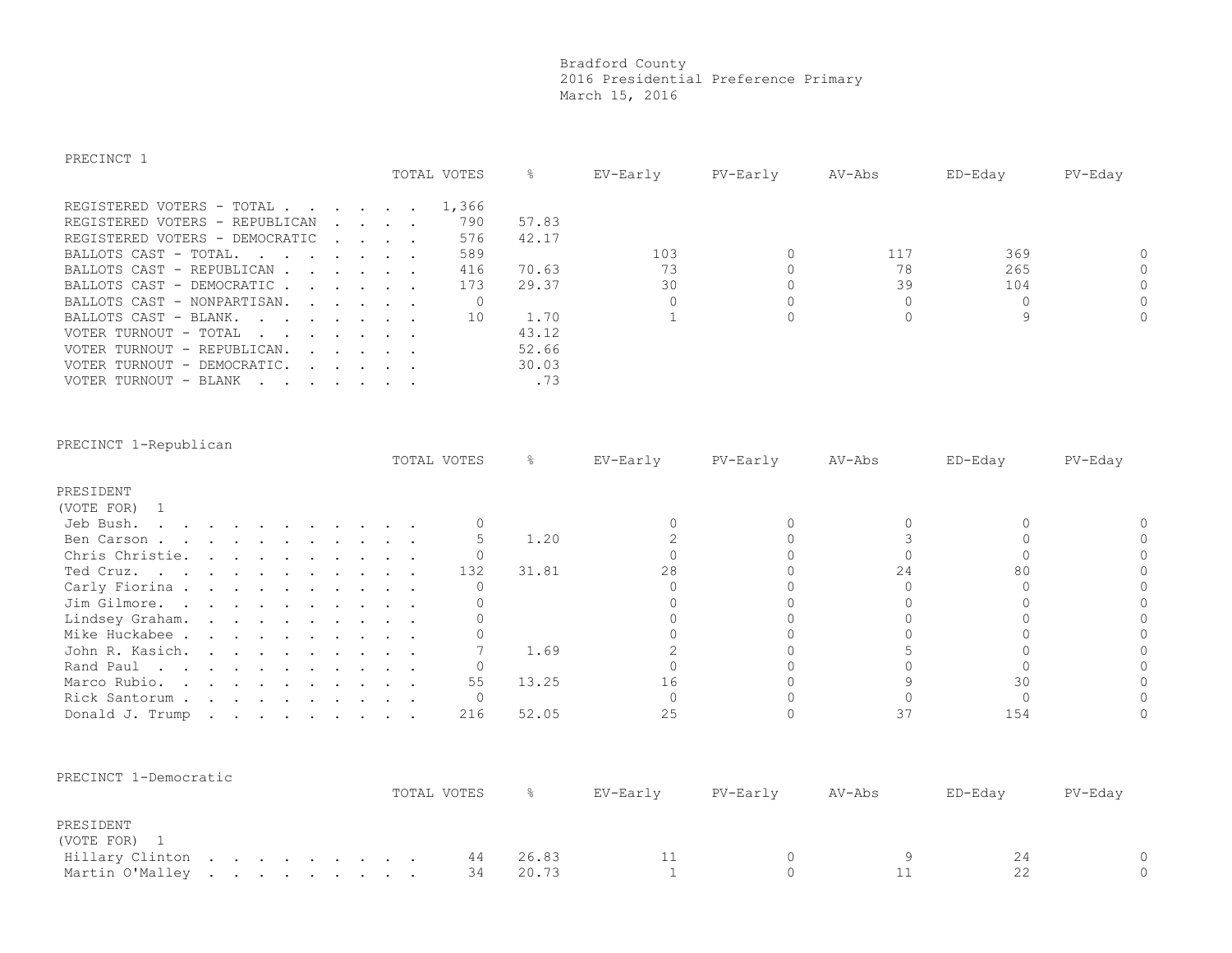| Bernie Sanders.                                                                                                                                                                                                                                                  |                                                           | 86           | 52.44         | 17             | $\mathbf{0}$   | 19             | 50           | $\mathbf 0$         |
|------------------------------------------------------------------------------------------------------------------------------------------------------------------------------------------------------------------------------------------------------------------|-----------------------------------------------------------|--------------|---------------|----------------|----------------|----------------|--------------|---------------------|
| PRECINCT <sub>2</sub>                                                                                                                                                                                                                                            |                                                           |              |               |                |                |                |              |                     |
|                                                                                                                                                                                                                                                                  |                                                           | TOTAL VOTES  | $\frac{6}{6}$ | EV-Early       | PV-Early       | $AV-Abs$       | ED-Eday      | PV-Eday             |
| REGISTERED VOTERS - TOTAL                                                                                                                                                                                                                                        |                                                           | 682          |               |                |                |                |              |                     |
| REGISTERED VOTERS - REPUBLICAN                                                                                                                                                                                                                                   | $\mathbf{r}$ , $\mathbf{r}$ , $\mathbf{r}$ , $\mathbf{r}$ | 214          | 31.38         |                |                |                |              |                     |
| REGISTERED VOTERS - DEMOCRATIC                                                                                                                                                                                                                                   | $\mathbf{r}$ , $\mathbf{r}$ , $\mathbf{r}$ , $\mathbf{r}$ | 468          | 68.62         |                |                |                |              |                     |
| BALLOTS CAST - TOTAL.<br>$\mathbf{r}$ , and $\mathbf{r}$ , and $\mathbf{r}$ , and $\mathbf{r}$                                                                                                                                                                   |                                                           | 278          |               | 41             | $\circ$        | 53             | 183          | 1                   |
| BALLOTS CAST - REPUBLICAN                                                                                                                                                                                                                                        |                                                           | 84           | 30.22         | 23             | $\Omega$       | 18             | 43           | $\mathsf{O}\xspace$ |
| BALLOTS CAST - DEMOCRATIC.                                                                                                                                                                                                                                       |                                                           | 194          | 69.78         | 18             | $\mathbf{0}$   | 35             | 140          | $\mathbf{1}$        |
| BALLOTS CAST - NONPARTISAN.<br>$\mathbf{r}$ and $\mathbf{r}$ and $\mathbf{r}$ and $\mathbf{r}$                                                                                                                                                                   |                                                           | $\Omega$     |               | $\Omega$       | $\Omega$       | $\Omega$       | $\Omega$     | $\mathbb O$         |
| BALLOTS CAST - BLANK.<br>$\mathbf{r}$ . The set of the set of the set of the set of the set of the set of the set of the set of the set of the set of the set of the set of the set of the set of the set of the set of the set of the set of the set of t       |                                                           | 2            | .72           | $\Omega$       | $\Omega$       | $\Omega$       | 2            | $\Omega$            |
| VOTER TURNOUT - TOTAL<br>and the contract of the contract of the contract of the contract of the contract of the contract of the contract of the contract of the contract of the contract of the contract of the contract of the contract of the contra          |                                                           |              | 40.76         |                |                |                |              |                     |
| VOTER TURNOUT - REPUBLICAN.<br>$\mathbf{r}$ , $\mathbf{r}$ , $\mathbf{r}$ , $\mathbf{r}$                                                                                                                                                                         |                                                           |              | 39.25         |                |                |                |              |                     |
| VOTER TURNOUT - DEMOCRATIC.<br>$\mathbf{r}$ . The set of the set of the set of the set of the set of the set of the set of the set of the set of the set of the set of the set of the set of the set of the set of the set of the set of the set of the set of t |                                                           |              | 41.45         |                |                |                |              |                     |
| VOTER TURNOUT - BLANK<br>$\mathbf{r}$ . The set of the set of the set of the set of the set of the set of the set of the set of the set of the set of the set of the set of the set of the set of the set of the set of the set of the set of the set of t       |                                                           |              | .29           |                |                |                |              |                     |
| PRECINCT 2-Republican                                                                                                                                                                                                                                            |                                                           |              |               |                |                |                |              |                     |
|                                                                                                                                                                                                                                                                  |                                                           | TOTAL VOTES  | $\frac{6}{6}$ | EV-Early       | PV-Early       | AV-Abs         | ED-Eday      | PV-Eday             |
| PRESIDENT                                                                                                                                                                                                                                                        |                                                           |              |               |                |                |                |              |                     |
| (VOTE FOR)<br>$\mathbf{1}$                                                                                                                                                                                                                                       |                                                           |              |               |                |                |                |              |                     |
| Jeb Bush.<br>$\mathbf{r}$ , and $\mathbf{r}$ , and $\mathbf{r}$ , and $\mathbf{r}$ , and $\mathbf{r}$                                                                                                                                                            |                                                           | 1            | 1.19          | $\circ$        | $\circ$        | $\circ$        | $\mathbf{1}$ | $\circ$             |
| Ben Carson                                                                                                                                                                                                                                                       |                                                           | $\mathbf{1}$ | 1.19          | $\Omega$       | $\Omega$       | $\Omega$       | $\mathbf{1}$ | $\circ$             |
| Chris Christie.                                                                                                                                                                                                                                                  |                                                           | $\mathbf{1}$ | 1.19          | $\Omega$       | $\Omega$       | $\mathbf{1}$   | $\Omega$     | $\mathbf 0$         |
| Ted Cruz.                                                                                                                                                                                                                                                        |                                                           | 20           | 23.81         | $\overline{4}$ | $\Omega$       | $\overline{2}$ | 14           | $\overline{0}$      |
| Carly Fiorina                                                                                                                                                                                                                                                    |                                                           | 1            | 1.19          | $\Omega$       | $\Omega$       | $\Omega$       | $\mathbf{1}$ | $\overline{0}$      |
| Jim Gilmore.<br>and the contract of the contract of the contract of the contract of the contract of the contract of the contract of the contract of the contract of the contract of the contract of the contract of the contract of the contra                   |                                                           | $\Omega$     |               | $\Omega$       | $\Omega$       | $\Omega$       | $\Omega$     | $\Omega$            |
| Lindsey Graham.<br>$\mathbf{r}$ , $\mathbf{r}$ , $\mathbf{r}$ , $\mathbf{r}$ , $\mathbf{r}$ , $\mathbf{r}$ , $\mathbf{r}$                                                                                                                                        |                                                           | $\Omega$     |               | $\Omega$       | $\Omega$       | $\Omega$       | $\Omega$     | $\overline{0}$      |
| Mike Huckabee .<br>the contract of the contract of the contract of the contract of the contract of the contract of the contract of                                                                                                                               |                                                           | $\Omega$     |               | $\Omega$       | $\Omega$       | $\Omega$       | $\Omega$     | $\overline{0}$      |
| John R. Kasich.<br>$\mathbf{r}$ , and $\mathbf{r}$ , and $\mathbf{r}$ , and $\mathbf{r}$                                                                                                                                                                         |                                                           | $\mathbf{1}$ | 1.19          | $\overline{0}$ | $\overline{0}$ | $\overline{0}$ | $\mathbf{1}$ | $\circ$             |
| Rand Paul                                                                                                                                                                                                                                                        |                                                           | $\mathbf{0}$ |               | $\overline{0}$ | $\overline{0}$ | $\Omega$       | $\Omega$     | $\mathsf{O}$        |
| Marco Rubio.<br><u>na kama sa sa sa sa sa sa sa sa</u>                                                                                                                                                                                                           |                                                           | 16           | 19.05         | $\overline{7}$ | $\Omega$       | 5              | 4            | $\overline{0}$      |
| Rick Santorum                                                                                                                                                                                                                                                    |                                                           | $\mathbf{0}$ |               | $\Omega$       | 0              | $\circ$        | $\mathbf{0}$ | $\mathbf 0$         |
| Donald J. Trump<br>the contract of the contract of the contract of the contract of the contract of the contract of the contract of                                                                                                                               |                                                           | 43           | 51.19         | 12             | 0              | 10             | 21           | $\mathbf 0$         |
| PRECINCT 2-Democratic                                                                                                                                                                                                                                            |                                                           |              |               |                |                |                |              |                     |
|                                                                                                                                                                                                                                                                  |                                                           | TOTAL VOTES  | $\frac{6}{6}$ | EV-Early       | PV-Early       | AV-Abs         | ED-Eday      | PV-Eday             |
| PRESIDENT                                                                                                                                                                                                                                                        |                                                           |              |               |                |                |                |              |                     |
| (VOTE FOR)<br>$\overline{1}$                                                                                                                                                                                                                                     |                                                           |              |               |                |                |                |              |                     |
| $\mathcal{A}$ . The set of the set of the set of the set of $\mathcal{A}$<br>Hillary Clinton                                                                                                                                                                     |                                                           | 135          | 70.31         | 13             | $\mathbf{0}$   | 19             | 102          | 1                   |
| Martin O'Malley<br>$\mathbf{r}$ . The contract of the contract of the contract of the contract of the contract of the contract of the contract of the contract of the contract of the contract of the contract of the contract of the contract of th             |                                                           | 5            | 2.60          | $\mathbf 0$    | $\circ$        | $\circ$        | 5            | $\mathsf{O}$        |
| Bernie Sanders.<br>the contract of the contract of the contract of the contract of the contract of the contract of the contract of                                                                                                                               |                                                           | 52           | 27.08         | 5              | $\Omega$       | 16             | 31           | $\Omega$            |
| PRECINCT 3                                                                                                                                                                                                                                                       |                                                           |              |               |                |                |                |              |                     |
|                                                                                                                                                                                                                                                                  |                                                           | TOTAL VOTES  | $\frac{6}{6}$ | EV-Early       | PV-Early       | $AV-Abs$       | ED-Eday      | PV-Eday             |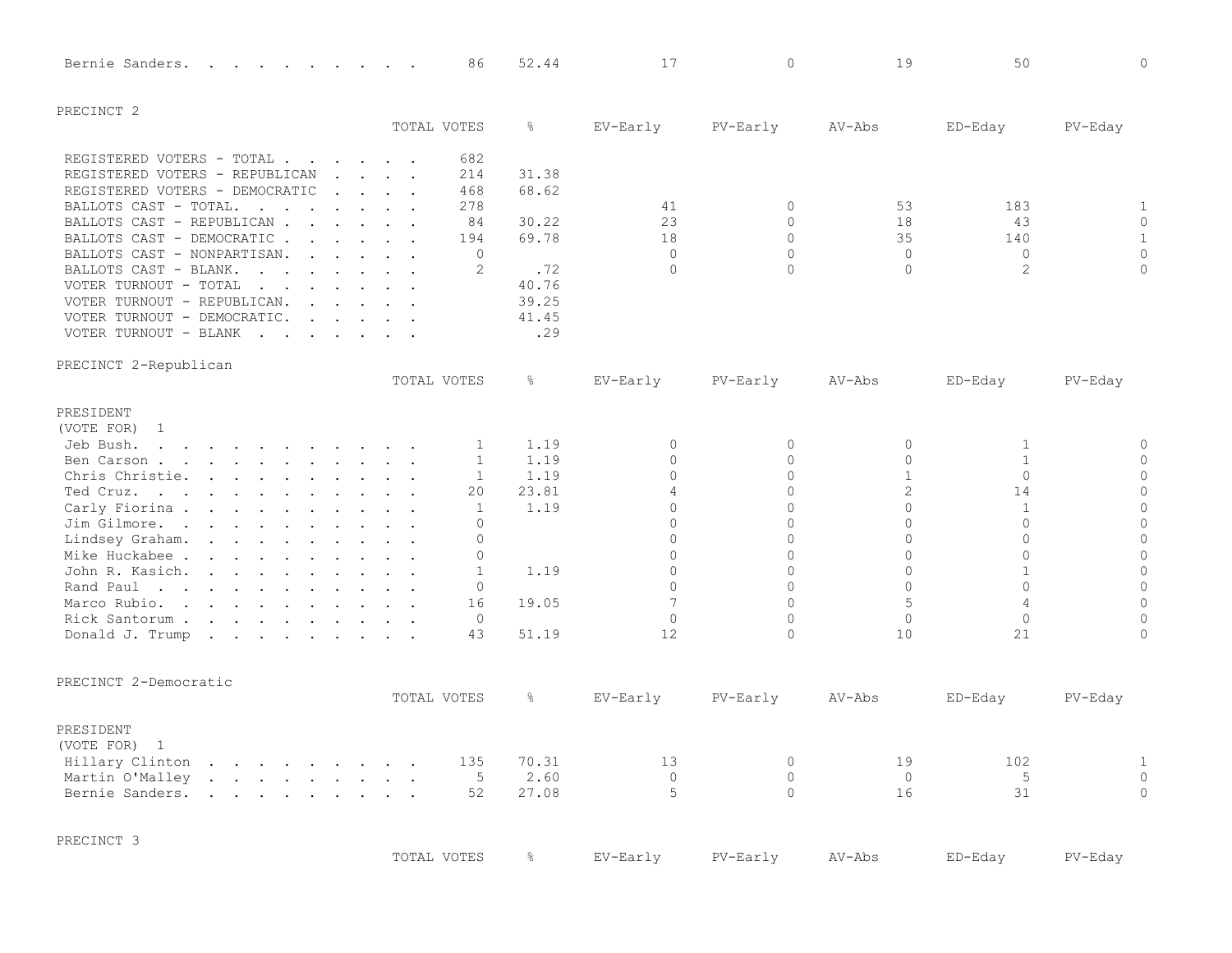| REGISTERED VOTERS - TOTAL                                                                                      |  |                                                                                                                                                                                                                                   | 543 |       |    |    |     |          |
|----------------------------------------------------------------------------------------------------------------|--|-----------------------------------------------------------------------------------------------------------------------------------------------------------------------------------------------------------------------------------|-----|-------|----|----|-----|----------|
| REGISTERED VOTERS - REPUBLICAN                                                                                 |  |                                                                                                                                                                                                                                   | 277 | 51.01 |    |    |     |          |
| REGISTERED VOTERS - DEMOCRATIC                                                                                 |  |                                                                                                                                                                                                                                   | 266 | 48.99 |    |    |     |          |
| BALLOTS CAST - TOTAL, in the state of the state of the state of the state of the state of the state of the sta |  |                                                                                                                                                                                                                                   | 201 |       | 48 | 39 | 114 | $\Omega$ |
| BALLOTS CAST - REPUBLICAN                                                                                      |  |                                                                                                                                                                                                                                   | 136 | 67.66 | 32 |    |     | $\Omega$ |
| BALLOTS CAST - DEMOCRATIC                                                                                      |  |                                                                                                                                                                                                                                   | 65  | 32.34 | 16 |    | 37  | $\Omega$ |
| BALLOTS CAST - NONPARTISAN.                                                                                    |  |                                                                                                                                                                                                                                   |     |       |    |    |     | 0        |
| BALLOTS CAST - BLANK.                                                                                          |  |                                                                                                                                                                                                                                   |     | 1.00  |    |    |     | $\Omega$ |
| VOTER TURNOUT - TOTAL                                                                                          |  |                                                                                                                                                                                                                                   |     | 37.02 |    |    |     |          |
| VOTER TURNOUT - REPUBLICAN.                                                                                    |  |                                                                                                                                                                                                                                   |     | 49.10 |    |    |     |          |
| VOTER TURNOUT - DEMOCRATIC.                                                                                    |  | $\mathbf{r}$ . The contract of the contract of the contract of the contract of the contract of the contract of the contract of the contract of the contract of the contract of the contract of the contract of the contract of th |     | 24.44 |    |    |     |          |
| VOTER TURNOUT - BLANK                                                                                          |  |                                                                                                                                                                                                                                   |     | .37   |    |    |     |          |

# PRECINCT 3-Republican

|                                                                                                                                               |  |  |  |  | TOTAL VOTES |       | EV-Early | PV-Early | AV-Abs | ED-Eday | PV-Eday |
|-----------------------------------------------------------------------------------------------------------------------------------------------|--|--|--|--|-------------|-------|----------|----------|--------|---------|---------|
| PRESIDENT                                                                                                                                     |  |  |  |  |             |       |          |          |        |         |         |
| (VOTE FOR)                                                                                                                                    |  |  |  |  |             |       |          |          |        |         |         |
| Jeb Bush.<br>$\mathbf{r} = \mathbf{r} - \mathbf{r}$ , and $\mathbf{r} = \mathbf{r} - \mathbf{r}$ , and $\mathbf{r} = \mathbf{r} - \mathbf{r}$ |  |  |  |  |             | . 74  |          |          |        |         |         |
| Ben Carson                                                                                                                                    |  |  |  |  |             |       |          |          |        |         |         |
| Chris Christie.                                                                                                                               |  |  |  |  |             |       |          |          |        |         |         |
| Ted Cruz.                                                                                                                                     |  |  |  |  | 49          | 36.03 |          |          |        |         |         |
| Carly Fiorina                                                                                                                                 |  |  |  |  |             |       |          |          |        |         |         |
| Jim Gilmore.                                                                                                                                  |  |  |  |  |             |       |          |          |        |         |         |
| Lindsey Graham.                                                                                                                               |  |  |  |  |             |       |          |          |        |         |         |
| Mike Huckabee                                                                                                                                 |  |  |  |  |             |       |          |          |        |         |         |
| John R. Kasich.                                                                                                                               |  |  |  |  |             | 2.21  |          |          |        |         |         |
| Rand Paul                                                                                                                                     |  |  |  |  |             |       |          |          |        |         |         |
| Marco Rubio.                                                                                                                                  |  |  |  |  | 14          | 10.29 |          |          |        |         |         |
| Rick Santorum                                                                                                                                 |  |  |  |  |             |       |          |          |        |         |         |
| Donald J. Trump                                                                                                                               |  |  |  |  | 69          | 50.74 |          |          |        |         |         |

#### PRECINCT 3-Democratic

|                         |  |  |  |  | TOTAL VOTES |       | EV-Early | PV-Early | AV-Abs | ED-Eday | $PV$ –Eday |
|-------------------------|--|--|--|--|-------------|-------|----------|----------|--------|---------|------------|
| PRESIDENT<br>(VOTE FOR) |  |  |  |  |             |       |          |          |        |         |            |
| Hillary Clinton         |  |  |  |  | 15.         | 23.81 |          |          |        |         |            |
| Martin O'Malley         |  |  |  |  | 10          | 15.87 |          |          |        |         |            |
| Bernie Sanders.         |  |  |  |  | 38          | 60.32 |          |          |        |         |            |

| PRECINCT 4                      |             |       |          |          |        |         |         |
|---------------------------------|-------------|-------|----------|----------|--------|---------|---------|
|                                 | TOTAL VOTES |       | EV-Early | PV-Early | AV-Abs | ED-Edav | PV-Edav |
| REGISTERED VOTERS - TOTAL 1,061 |             |       |          |          |        |         |         |
| REGISTERED VOTERS - REPUBLICAN  | 529         | 49.86 |          |          |        |         |         |
| REGISTERED VOTERS - DEMOCRATIC  | 532         | 50.14 |          |          |        |         |         |
| BALLOTS CAST - TOTAL            | 447         |       | 83       |          | 61     | 303     |         |
| BALLOTS CAST - REPUBLICAN       | 286         | 63.98 | 52       |          | 35     | 199     |         |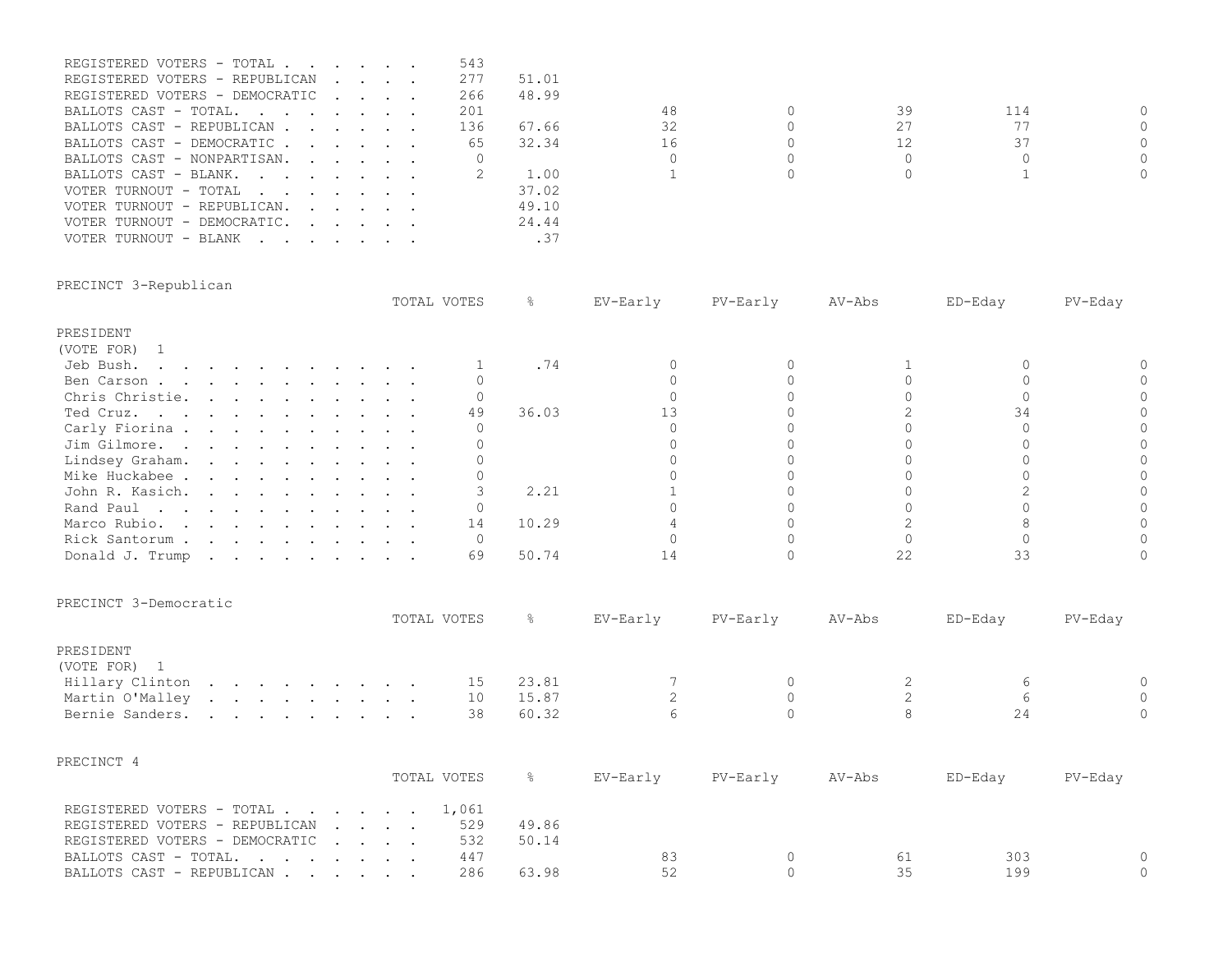| BALLOTS CAST - DEMOCRATIC<br>BALLOTS CAST - NONPARTISAN.<br>BALLOTS CAST - BLANK.<br>$\mathbf{r}$ , and $\mathbf{r}$ , and $\mathbf{r}$ , and $\mathbf{r}$<br>VOTER TURNOUT - TOTAL<br>the contract of the contract of the contract of the contract of the contract of the contract of the contract of<br>VOTER TURNOUT - REPUBLICAN.<br>$\mathbf{r}$ , $\mathbf{r}$ , $\mathbf{r}$ , $\mathbf{r}$ , $\mathbf{r}$<br>VOTER TURNOUT - DEMOCRATIC.<br>$\mathbf{r}$ , $\mathbf{r}$ , $\mathbf{r}$ , $\mathbf{r}$ , $\mathbf{r}$<br>VOTER TURNOUT - BLANK | $\cdot$ $\cdot$ $\cdot$ $\cdot$ $\cdot$ $\cdot$                                                                        | 161<br>$\mathbf{0}$<br>3                                                                      | 36.02<br>.67<br>42.13<br>54.06<br>30.26<br>.28                            | 31<br>$\Omega$<br>$\Omega$                                                                                                                             | $\mathbf 0$<br>$\Omega$<br>$\Omega$                                                                                                                         | 26<br>$\Omega$<br>$\Omega$                                                                                            | 104<br>$\circ$<br>3                                                                                                    | $\Omega$<br>$\Omega$<br>$\Omega$                                                                                     |
|-------------------------------------------------------------------------------------------------------------------------------------------------------------------------------------------------------------------------------------------------------------------------------------------------------------------------------------------------------------------------------------------------------------------------------------------------------------------------------------------------------------------------------------------------------|------------------------------------------------------------------------------------------------------------------------|-----------------------------------------------------------------------------------------------|---------------------------------------------------------------------------|--------------------------------------------------------------------------------------------------------------------------------------------------------|-------------------------------------------------------------------------------------------------------------------------------------------------------------|-----------------------------------------------------------------------------------------------------------------------|------------------------------------------------------------------------------------------------------------------------|----------------------------------------------------------------------------------------------------------------------|
| PRECINCT 4-Republican                                                                                                                                                                                                                                                                                                                                                                                                                                                                                                                                 |                                                                                                                        | TOTAL VOTES                                                                                   | ိဝ                                                                        | EV-Early                                                                                                                                               | PV-Early                                                                                                                                                    | AV-Abs                                                                                                                | ED-Eday                                                                                                                | PV-Eday                                                                                                              |
|                                                                                                                                                                                                                                                                                                                                                                                                                                                                                                                                                       |                                                                                                                        |                                                                                               |                                                                           |                                                                                                                                                        |                                                                                                                                                             |                                                                                                                       |                                                                                                                        |                                                                                                                      |
| PRESIDENT<br>(VOTE FOR)<br>$\overline{1}$<br>Jeb Bush.<br>Ben Carson<br>Chris Christie.<br>Ted Cruz.<br>Carly Fiorina<br>Jim Gilmore.<br>Lindsey Graham.<br>Mike Huckabee<br>John R. Kasich.<br>Rand Paul<br>Marco Rubio.<br>Rick Santorum<br>Donald J. Trump                                                                                                                                                                                                                                                                                         |                                                                                                                        | 2<br>3<br>$\Omega$<br>89<br>$\Omega$<br>$\Omega$<br>0<br>$\Omega$<br>5<br>0<br>47<br>1<br>139 | .70<br>1.05<br>31.12<br>1.75<br>16.43<br>.35<br>48.60                     | $\mathbf{1}$<br>$\mathbf{1}$<br>$\Omega$<br>14<br>$\circ$<br>$\Omega$<br>$\circ$<br>$\Omega$<br>$\overline{2}$<br>$\Omega$<br>11<br>$\mathbf{0}$<br>23 | $\mathbf 0$<br>$\Omega$<br>$\Omega$<br>$\Omega$<br>$\Omega$<br>$\Omega$<br>$\Omega$<br>$\Omega$<br>$\Omega$<br>$\Omega$<br>$\Omega$<br>$\Omega$<br>$\Omega$ | 1<br>$\circ$<br>$\Omega$<br>10<br>$\Omega$<br>$\Omega$<br>$\circ$<br>$\Omega$<br>$\Omega$<br>$\Omega$<br>7<br>1<br>16 | $\circ$<br>2<br>$\Omega$<br>65<br>$\Omega$<br>$\Omega$<br>$\circ$<br>$\Omega$<br>3<br>$\Omega$<br>29<br>$\circ$<br>100 | $\Omega$<br>$\Omega$<br>$\Omega$<br>$\Omega$<br>$\Omega$<br>$\Omega$<br>$\Omega$<br>$\Omega$<br>$\Omega$<br>$\Omega$ |
| PRECINCT 4-Democratic                                                                                                                                                                                                                                                                                                                                                                                                                                                                                                                                 |                                                                                                                        |                                                                                               |                                                                           |                                                                                                                                                        |                                                                                                                                                             |                                                                                                                       |                                                                                                                        |                                                                                                                      |
|                                                                                                                                                                                                                                                                                                                                                                                                                                                                                                                                                       |                                                                                                                        | TOTAL VOTES                                                                                   | $\frac{5}{6}$                                                             | EV-Early                                                                                                                                               | PV-Early                                                                                                                                                    | AV-Abs                                                                                                                | ED-Eday                                                                                                                | $PV$ –Eday                                                                                                           |
| PRESIDENT<br>(VOTE FOR) 1<br>Hillary Clinton<br>Martin O'Malley<br>Bernie Sanders.                                                                                                                                                                                                                                                                                                                                                                                                                                                                    |                                                                                                                        | 54<br>15<br>89                                                                                | 34.18<br>9.49<br>56.33                                                    | 11<br>7<br>13                                                                                                                                          | $\circ$<br>$\mathbf{0}$<br>$\Omega$                                                                                                                         | 13<br>1<br>12                                                                                                         | 30<br>7<br>64                                                                                                          | $\circ$<br>$\Omega$<br>$\Omega$                                                                                      |
| PRECINCT 5                                                                                                                                                                                                                                                                                                                                                                                                                                                                                                                                            |                                                                                                                        | TOTAL VOTES                                                                                   | $\frac{5}{6}$                                                             | EV-Early                                                                                                                                               | PV-Early                                                                                                                                                    | AV-Abs                                                                                                                | ED-Eday                                                                                                                | $PV-Eday$                                                                                                            |
| REGISTERED VOTERS - TOTAL<br>REGISTERED VOTERS - REPUBLICAN<br>REGISTERED VOTERS - DEMOCRATIC<br>BALLOTS CAST - TOTAL.<br>BALLOTS CAST - REPUBLICAN<br>BALLOTS CAST - DEMOCRATIC<br>BALLOTS CAST - NONPARTISAN.<br>BALLOTS CAST - BLANK.<br>VOTER TURNOUT - TOTAL<br>VOTER TURNOUT - REPUBLICAN.<br>VOTER TURNOUT - DEMOCRATIC.<br>VOTER TURNOUT - BLANK                                                                                                                                                                                              | $\mathbf{r}$ , $\mathbf{r}$ , $\mathbf{r}$ , $\mathbf{r}$<br>$\mathbf{r}$ , $\mathbf{r}$ , $\mathbf{r}$ , $\mathbf{r}$ | 1,423<br>680<br>743<br>639<br>360<br>279<br>$\circ$<br>6                                      | 47.79<br>52.21<br>56.34<br>43.66<br>.94<br>44.91<br>52.94<br>37.55<br>.42 | 148<br>96<br>52<br>$\circ$<br>$\overline{1}$                                                                                                           | $\overline{0}$<br>$\Omega$<br>$\Omega$<br>$\mathbf{0}$<br>$\Omega$                                                                                          | 125<br>72<br>53<br>$\circ$<br>$\Omega$                                                                                | 366<br>192<br>174<br>0<br>5                                                                                            | $\Omega$<br>$\Omega$<br>$\Omega$<br>$\Omega$                                                                         |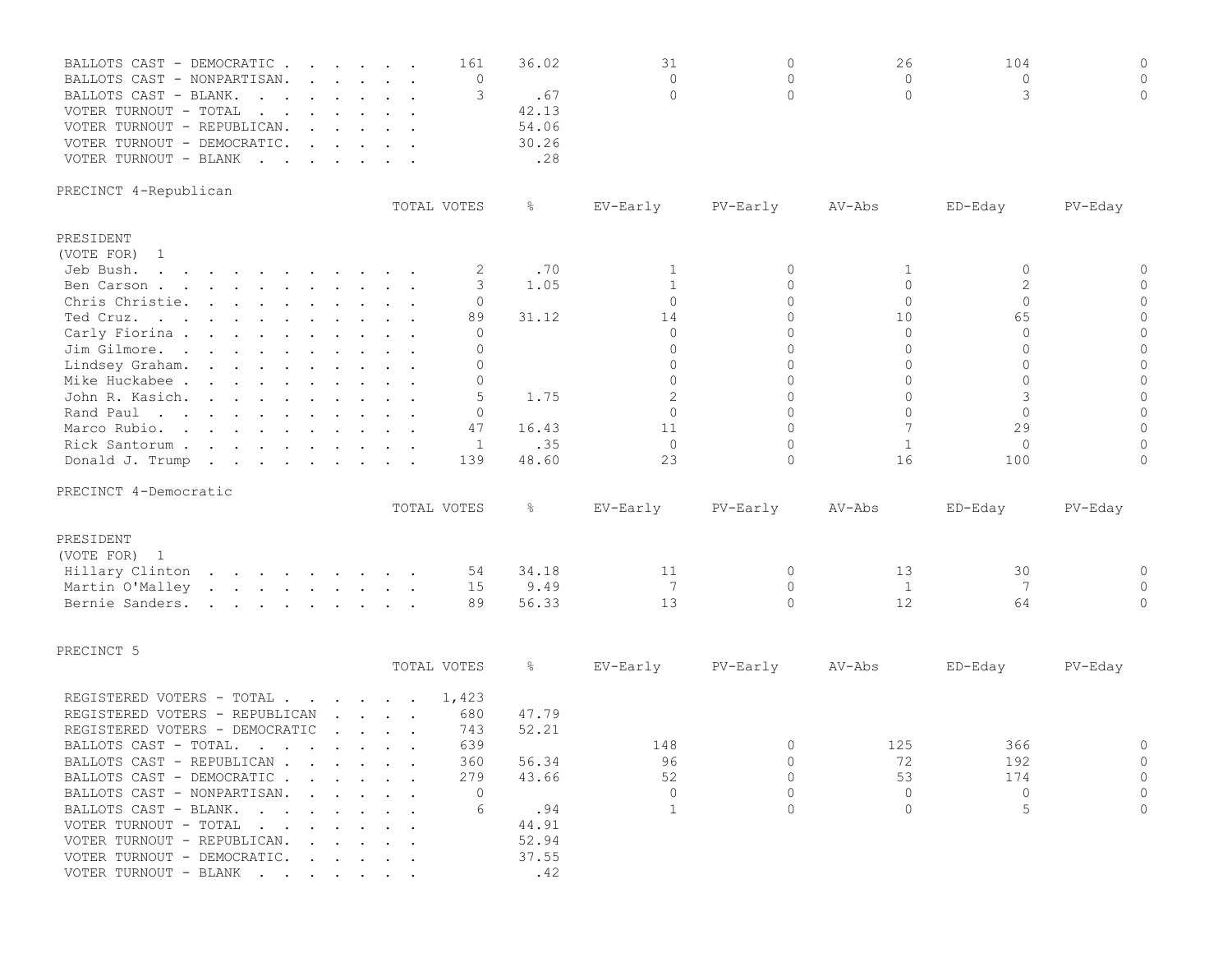| PRECINCT 5-Republican                                                                                                                                                                                                                                                                                                                                                                                                                                                   |                                                                 |          |               |                |              |                |                |                |
|-------------------------------------------------------------------------------------------------------------------------------------------------------------------------------------------------------------------------------------------------------------------------------------------------------------------------------------------------------------------------------------------------------------------------------------------------------------------------|-----------------------------------------------------------------|----------|---------------|----------------|--------------|----------------|----------------|----------------|
|                                                                                                                                                                                                                                                                                                                                                                                                                                                                         | TOTAL VOTES                                                     |          | $\frac{6}{6}$ | EV-Early       | PV-Early     | AV-Abs         | ED-Eday        | PV-Eday        |
| PRESIDENT                                                                                                                                                                                                                                                                                                                                                                                                                                                               |                                                                 |          |               |                |              |                |                |                |
| (VOTE FOR) 1                                                                                                                                                                                                                                                                                                                                                                                                                                                            |                                                                 |          |               |                |              |                |                |                |
| Jeb Bush.<br>$\mathbf{1} \qquad \mathbf{1} \qquad \mathbf{1} \qquad \mathbf{1} \qquad \mathbf{1} \qquad \mathbf{1} \qquad \mathbf{1} \qquad \mathbf{1} \qquad \mathbf{1} \qquad \mathbf{1} \qquad \mathbf{1} \qquad \mathbf{1} \qquad \mathbf{1} \qquad \mathbf{1} \qquad \mathbf{1} \qquad \mathbf{1} \qquad \mathbf{1} \qquad \mathbf{1} \qquad \mathbf{1} \qquad \mathbf{1} \qquad \mathbf{1} \qquad \mathbf{1} \qquad \mathbf{1} \qquad \mathbf{1} \qquad \mathbf{$ | $\sim$ $\sim$                                                   | 5        | 1.39          | $\circ$        | 0            | 5              | $\mathbf 0$    | $\circ$        |
| Ben Carson                                                                                                                                                                                                                                                                                                                                                                                                                                                              |                                                                 | 3        | .84           | $\mathbf{0}$   | $\mathbf{0}$ | $\overline{c}$ | $\mathbf{1}$   | $\mathbf{0}$   |
| Chris Christie.<br>$\mathbf{r}$ , $\mathbf{r}$ , $\mathbf{r}$ , $\mathbf{r}$ , $\mathbf{r}$ , $\mathbf{r}$ , $\mathbf{r}$                                                                                                                                                                                                                                                                                                                                               |                                                                 | $\Omega$ |               | $\Omega$       | $\Omega$     | $\Omega$       | $\Omega$       | $\circ$        |
| Ted Cruz.<br><u>na kama sa sana sa sa sa sa sa sa</u>                                                                                                                                                                                                                                                                                                                                                                                                                   |                                                                 | 103      | 28.69         | 31             | $\Omega$     | 19             | 53             | $\overline{0}$ |
| Carly Fiorina.<br>the contract of the contract of the contract of the contract of the contract of the contract of the contract of                                                                                                                                                                                                                                                                                                                                       |                                                                 | $\circ$  |               | $\mathbf{0}$   | $\Omega$     | $\Omega$       | $\mathbf{0}$   | $\overline{0}$ |
| Jim Gilmore.                                                                                                                                                                                                                                                                                                                                                                                                                                                            |                                                                 | $\Omega$ |               | $\Omega$       | $\Omega$     | $\Omega$       | $\bigcap$      | $\overline{0}$ |
| Lindsey Graham.<br>the contract of the contract of the contract of the contract of the contract of                                                                                                                                                                                                                                                                                                                                                                      |                                                                 | $\Omega$ |               | $\Omega$       | $\Omega$     | $\Omega$       | $\Omega$       | $\mathbf 0$    |
| Mike Huckabee                                                                                                                                                                                                                                                                                                                                                                                                                                                           |                                                                 | 4        | 1.11          | $\mathbf{1}$   | $\Omega$     | $\Omega$       | 3              | $\mathbf{0}$   |
| John R. Kasich.                                                                                                                                                                                                                                                                                                                                                                                                                                                         |                                                                 | 9        | 2.51          | $\overline{4}$ | $\Omega$     | $\overline{c}$ | 3              | $\mathbb O$    |
| Rand Paul                                                                                                                                                                                                                                                                                                                                                                                                                                                               |                                                                 | 1        | .28           | $\Omega$       | $\Omega$     | $\Omega$       | $\mathbf{1}$   | $\Omega$       |
| Marco Rubio.                                                                                                                                                                                                                                                                                                                                                                                                                                                            |                                                                 | 101      | 28.13         | 26             | $\Omega$     | 20             | 55             | $\mathbf{0}$   |
| Rick Santorum                                                                                                                                                                                                                                                                                                                                                                                                                                                           |                                                                 | $\circ$  |               | $\circ$        | $\Omega$     | $\circ$        | $\mathbf{0}$   | $\overline{0}$ |
| Donald J. Trump<br>$\mathbf{r}$ . The set of the set of the set of the set of the set of the set of the set of the set of the set of the set of the set of the set of the set of the set of the set of the set of the set of the set of the set of t                                                                                                                                                                                                                    |                                                                 | 133      | 37.05         | 34             | $\Omega$     | 23             | 76             | $\circ$        |
| PRECINCT 5-Democratic                                                                                                                                                                                                                                                                                                                                                                                                                                                   |                                                                 |          |               |                |              |                |                |                |
|                                                                                                                                                                                                                                                                                                                                                                                                                                                                         | TOTAL VOTES                                                     |          | $\frac{6}{6}$ | EV-Early       | PV-Early     | AV-Abs         | ED-Eday        | PV-Eday        |
| PRESIDENT                                                                                                                                                                                                                                                                                                                                                                                                                                                               |                                                                 |          |               |                |              |                |                |                |
| (VOTE FOR) 1                                                                                                                                                                                                                                                                                                                                                                                                                                                            |                                                                 |          |               |                |              |                |                |                |
| Hillary Clinton                                                                                                                                                                                                                                                                                                                                                                                                                                                         |                                                                 | 146      | 53.68         | 31             | $\circ$      | 22             | 93             | $\circ$        |
| Martin O'Malley                                                                                                                                                                                                                                                                                                                                                                                                                                                         |                                                                 | 23       | 8.46          | 3              | $\circ$      | 2              | 18             | $\circ$        |
| Bernie Sanders.<br>$\mathbf{r}$ , $\mathbf{r}$ , $\mathbf{r}$ , $\mathbf{r}$ , $\mathbf{r}$ , $\mathbf{r}$ , $\mathbf{r}$                                                                                                                                                                                                                                                                                                                                               |                                                                 | 103      | 37.87         | 17             | $\circ$      | 29             | 57             | $\mathbf{0}$   |
| PRECINCT 6                                                                                                                                                                                                                                                                                                                                                                                                                                                              |                                                                 |          |               |                |              |                |                |                |
|                                                                                                                                                                                                                                                                                                                                                                                                                                                                         | TOTAL VOTES                                                     |          | $\frac{6}{6}$ | EV-Early       | PV-Early     | AV-Abs         | ED-Eday        | PV-Eday        |
| REGISTERED VOTERS - TOTAL                                                                                                                                                                                                                                                                                                                                                                                                                                               |                                                                 | 662      |               |                |              |                |                |                |
| REGISTERED VOTERS - REPUBLICAN                                                                                                                                                                                                                                                                                                                                                                                                                                          | $\mathbf{r}$ , $\mathbf{r}$ , $\mathbf{r}$ , $\mathbf{r}$       | 382      | 57.70         |                |              |                |                |                |
| REGISTERED VOTERS - DEMOCRATIC                                                                                                                                                                                                                                                                                                                                                                                                                                          | $\mathbf{1}$ and $\mathbf{1}$ and $\mathbf{1}$ and $\mathbf{1}$ | 280      | 42.30         |                |              |                |                |                |
| BALLOTS CAST - TOTAL.<br>$\sim$ $\sim$<br>$\mathbf{r}$ . The contract of the contract of $\mathbf{r}$                                                                                                                                                                                                                                                                                                                                                                   |                                                                 | 296      |               | 69             | $\Omega$     | 67             | 160            | $\circ$        |
| BALLOTS CAST - REPUBLICAN                                                                                                                                                                                                                                                                                                                                                                                                                                               |                                                                 | 221      | 74.66         | 51             | $\Omega$     | 49             | 121            | $\overline{0}$ |
| BALLOTS CAST - DEMOCRATIC.<br>$\cdot$ $\cdot$ $\cdot$ $\cdot$ $\cdot$ $\cdot$                                                                                                                                                                                                                                                                                                                                                                                           |                                                                 | 75       | 25.34         | 18             | $\Omega$     | 18             | 39             | $\mathbf 0$    |
| BALLOTS CAST - NONPARTISAN.<br>$\mathbf{r}$ , $\mathbf{r}$ , $\mathbf{r}$ , $\mathbf{r}$                                                                                                                                                                                                                                                                                                                                                                                |                                                                 | $\Omega$ |               | $\Omega$       | $\Omega$     | $\Omega$       | $\Omega$       | $\overline{0}$ |
| BALLOTS CAST - BLANK.<br>$\mathbf{r}$ . The set of the set of the set of the set of the set of the set of the set of the set of the set of the set of the set of the set of the set of the set of the set of the set of the set of the set of the set of t                                                                                                                                                                                                              |                                                                 | 4        | 1.35          | $\Omega$       | $\Omega$     | $\Omega$       | $\overline{4}$ | $\Omega$       |
| VOTER TURNOUT - TOTAL<br>$\mathbf{r}$ . The contract of the contract of the contract of the contract of the contract of the contract of the contract of the contract of the contract of the contract of the contract of the contract of the contract of th                                                                                                                                                                                                              |                                                                 |          | 44.71         |                |              |                |                |                |
| VOTER TURNOUT - REPUBLICAN.<br>$\mathbf{r}$ , $\mathbf{r}$ , $\mathbf{r}$ , $\mathbf{r}$ , $\mathbf{r}$                                                                                                                                                                                                                                                                                                                                                                 |                                                                 |          | 57.85         |                |              |                |                |                |
| VOTER TURNOUT - DEMOCRATIC.<br>$\mathbf{r}$ , $\mathbf{r}$ , $\mathbf{r}$ , $\mathbf{r}$                                                                                                                                                                                                                                                                                                                                                                                |                                                                 |          | 26.79         |                |              |                |                |                |
| VOTER TURNOUT - BLANK                                                                                                                                                                                                                                                                                                                                                                                                                                                   |                                                                 |          | .60           |                |              |                |                |                |
| PRECINCT 6-Republican                                                                                                                                                                                                                                                                                                                                                                                                                                                   |                                                                 |          |               |                |              |                |                |                |
|                                                                                                                                                                                                                                                                                                                                                                                                                                                                         | TOTAL VOTES                                                     |          | ိင            | EV-Early       | PV-Early     | AV-Abs         | ED-Eday        | PV-Eday        |
| PRESIDENT                                                                                                                                                                                                                                                                                                                                                                                                                                                               |                                                                 |          |               |                |              |                |                |                |

(VOTE FOR) 1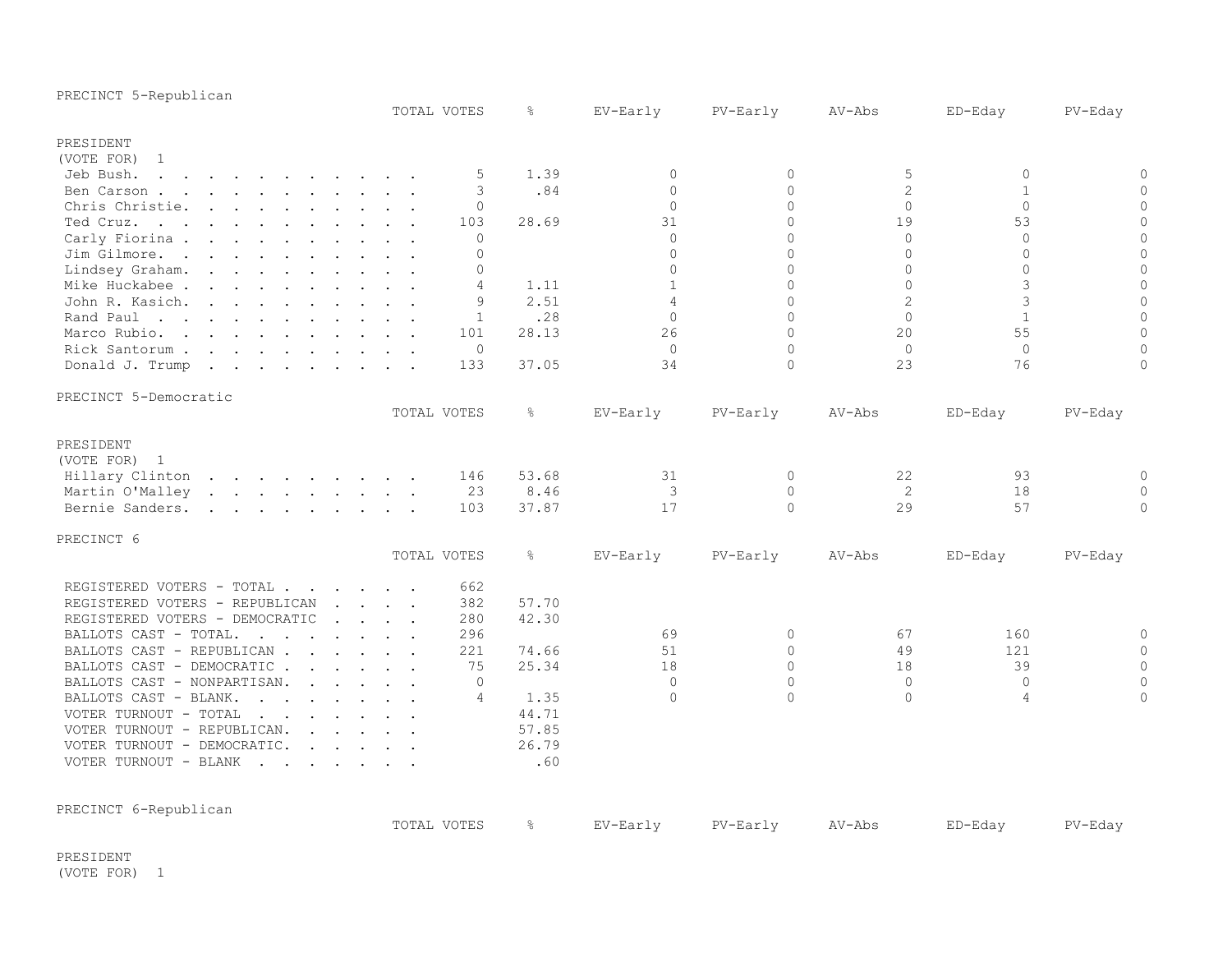| Jeb Bush.                                                                                                                                                                                                                                                  |                                            | 1              | .45   | 0            | $\overline{0}$ | $\mathbf{1}$   | $\circ$           | $\Omega$       |
|------------------------------------------------------------------------------------------------------------------------------------------------------------------------------------------------------------------------------------------------------------|--------------------------------------------|----------------|-------|--------------|----------------|----------------|-------------------|----------------|
| Ben Carson                                                                                                                                                                                                                                                 |                                            | 3              | 1.36  | $\mathbf 1$  | $\overline{0}$ | $\overline{c}$ | $\mathbf{0}$      | $\mathbf{0}$   |
| Chris Christie.<br>$\mathbf{r}$ , $\mathbf{r}$ , $\mathbf{r}$ , $\mathbf{r}$ , $\mathbf{r}$ , $\mathbf{r}$ , $\mathbf{r}$                                                                                                                                  |                                            | $\mathbf{0}$   |       | $\Omega$     | $\Omega$       | $\Omega$       | $\Omega$          | $\mathbf{0}$   |
| Ted Cruz.                                                                                                                                                                                                                                                  |                                            | 49             | 22.17 | 9            | $\Omega$       | 8              | 32                | $\mathbf{0}$   |
| Carly Fiorina                                                                                                                                                                                                                                              |                                            | 1              | .45   | $\Omega$     | $\Omega$       | $\Omega$       | $\mathbf{1}$      | $\mathbf{0}$   |
| Jim Gilmore.                                                                                                                                                                                                                                               |                                            | $\Omega$       |       | $\Omega$     | $\Omega$       | $\Omega$       | $\Omega$          | $\mathbf{0}$   |
| Lindsey Graham.                                                                                                                                                                                                                                            |                                            | $\Omega$       |       | $\Omega$     | $\Omega$       | $\Omega$       | $\Omega$          | $\Omega$       |
| Mike Huckabee                                                                                                                                                                                                                                              |                                            | $\mathbf{0}$   |       | $\Omega$     | $\Omega$       | $\Omega$       | $\Omega$          | $\overline{0}$ |
| John R. Kasich.                                                                                                                                                                                                                                            |                                            | 3              | 1.36  | $\mathbf{1}$ | $\Omega$       | $\Omega$       | $\overline{2}$    | $\overline{0}$ |
| Rand Paul                                                                                                                                                                                                                                                  |                                            | 0              |       | $\Omega$     | $\Omega$       | $\Omega$       | $\Omega$          | $\mathbf{0}$   |
| Marco Rubio.                                                                                                                                                                                                                                               |                                            | 41             | 18.55 | 10           | $\Omega$       | 16             | 15                | $\Omega$       |
| Rick Santorum                                                                                                                                                                                                                                              |                                            | $\circ$        |       | $\Omega$     | $\Omega$       | $\Omega$       | $\Omega$          | $\mathbf{0}$   |
| Donald J. Trump                                                                                                                                                                                                                                            |                                            | 123            | 55.66 | 30           | $\Omega$       | 22             | 71                | $\mathbf{0}$   |
| PRECINCT 6-Democratic                                                                                                                                                                                                                                      |                                            |                |       |              |                |                |                   |                |
|                                                                                                                                                                                                                                                            |                                            | TOTAL VOTES    | ိင    | EV-Early     | PV-Early       | AV-Abs         | ED-Eday           | PV-Eday        |
| PRESIDENT                                                                                                                                                                                                                                                  |                                            |                |       |              |                |                |                   |                |
| (VOTE FOR) 1                                                                                                                                                                                                                                               |                                            |                |       |              |                |                |                   |                |
| Hillary Clinton                                                                                                                                                                                                                                            |                                            | 16             | 22.86 | 6            | 0              | 2              | 8                 | $\mathbf{0}$   |
| Martin O'Malley                                                                                                                                                                                                                                            |                                            | 11             | 15.71 | 2            | $\mathbf{0}$   | 1              | 8                 | $\Omega$       |
| Bernie Sanders.<br>and the contract of the contract of the contract of the contract of the contract of the contract of the contract of the contract of the contract of the contract of the contract of the contract of the contract of the contra          |                                            | 43             | 61.43 | 10           | $\Omega$       | 15             | 18                | $\Omega$       |
| PRECINCT 7                                                                                                                                                                                                                                                 |                                            |                |       |              |                |                |                   |                |
|                                                                                                                                                                                                                                                            | TOTAL VOTES                                |                | ိင    | EV-Early     | PV-Early       | AV-Abs         | ED-Eday           | PV-Eday        |
| REGISTERED VOTERS - TOTAL                                                                                                                                                                                                                                  |                                            | 1,018          |       |              |                |                |                   |                |
| REGISTERED VOTERS - REPUBLICAN                                                                                                                                                                                                                             | $\mathbf{r}$ . $\mathbf{r}$                | 250            | 24.56 |              |                |                |                   |                |
| REGISTERED VOTERS - DEMOCRATIC                                                                                                                                                                                                                             | $\mathbf{r}$ , $\mathbf{r}$ , $\mathbf{r}$ | 768            | 75.44 |              |                |                |                   |                |
| BALLOTS CAST - TOTAL.<br>$\mathbf{r}$ . The contract of the contract of the contract of the contract of the contract of the contract of the contract of the contract of the contract of the contract of the contract of the contract of the contract of th |                                            | 347            |       | 55           | 0              | 67             | 225               | $\mathbf{0}$   |
| BALLOTS CAST - REPUBLICAN                                                                                                                                                                                                                                  |                                            | 101            | 29.11 | 24           | $\Omega$       | 17             | 60                | $\Omega$       |
| BALLOTS CAST - DEMOCRATIC                                                                                                                                                                                                                                  |                                            | 246            | 70.89 | 31           | $\Omega$       | 50             | 165               | $\mathbf{0}$   |
| BALLOTS CAST - NONPARTISAN.<br>$\mathbf{r}$ . The set of $\mathbf{r}$                                                                                                                                                                                      |                                            | 0              |       | $\Omega$     | $\Omega$       | $\circ$        | $\mathbf{0}$      | $\mathbf{0}$   |
| BALLOTS CAST - BLANK.<br>and the contract of the contract of the contract of the contract of the contract of the contract of the contract of the contract of the contract of the contract of the contract of the contract of the contract of the contra    |                                            | 6              | 1.73  | $\Omega$     | $\Omega$       | $\Omega$       | 6                 | $\Omega$       |
| VOTER TURNOUT - TOTAL<br>and the contract of the contract of the contract of the contract of the contract of the contract of the contract of the contract of the contract of the contract of the contract of the contract of the contract of the contra    |                                            |                | 34.09 |              |                |                |                   |                |
| VOTER TURNOUT - REPUBLICAN.<br>$\mathbf{r}$ , $\mathbf{r}$ , $\mathbf{r}$ , $\mathbf{r}$                                                                                                                                                                   |                                            |                | 40.40 |              |                |                |                   |                |
| VOTER TURNOUT - DEMOCRATIC.<br>$\mathbf{r}$ , $\mathbf{r}$ , $\mathbf{r}$ , $\mathbf{r}$                                                                                                                                                                   |                                            |                | 32.03 |              |                |                |                   |                |
| VOTER TURNOUT - BLANK                                                                                                                                                                                                                                      |                                            |                | .59   |              |                |                |                   |                |
| $\mathbf{r}$ , $\mathbf{r}$ , $\mathbf{r}$ , $\mathbf{r}$ , $\mathbf{r}$ , $\mathbf{r}$                                                                                                                                                                    |                                            |                |       |              |                |                |                   |                |
| PRECINCT 7-Republican                                                                                                                                                                                                                                      |                                            |                |       |              |                |                |                   |                |
|                                                                                                                                                                                                                                                            |                                            | TOTAL VOTES    | ိင    | EV-Early     | PV-Early       | AV-Abs         | ED-Eday           | $PV-Eday$      |
| PRESIDENT                                                                                                                                                                                                                                                  |                                            |                |       |              |                |                |                   |                |
| (VOTE FOR) 1                                                                                                                                                                                                                                               |                                            |                |       |              |                |                |                   |                |
| Jeb Bush.                                                                                                                                                                                                                                                  |                                            |                |       | $\Omega$     | 0              |                |                   |                |
| $\mathbf{r}$ . The set of $\mathbf{r}$                                                                                                                                                                                                                     |                                            | $\mathbf{0}$   |       | $\Omega$     | $\Omega$       | 0<br>$\Omega$  | 0<br>$\mathbf{1}$ |                |
| Ben Carson<br>$\cdot$ $\cdot$ $\cdot$                                                                                                                                                                                                                      |                                            | 1              | 1.01  | $\Omega$     |                |                | $\Omega$          |                |
| Chris Christie.                                                                                                                                                                                                                                            |                                            | $\mathbf 0$    |       |              | $\Omega$       | $\Omega$       |                   |                |
| Ted Cruz.                                                                                                                                                                                                                                                  |                                            | 25             | 25.25 | 7            | $\Omega$       | $\Delta$       | 14                |                |
| Carly Fiorina .<br>the contract of the contract of the contract of the contract of the contract of the contract of the contract of                                                                                                                         |                                            | $\overline{0}$ |       | $\cap$       | $\Omega$       | $\cap$         | $\Omega$          |                |
| Jim Gilmore.                                                                                                                                                                                                                                               |                                            | $\mathbf{0}$   |       | $\circ$      | $\circ$        | $\circ$        | $\circ$           | $\Omega$       |
| Lindsey Graham.                                                                                                                                                                                                                                            |                                            | $\circ$        |       | $\Omega$     | $\Omega$       | $\Omega$       | $\Omega$          | $\Omega$       |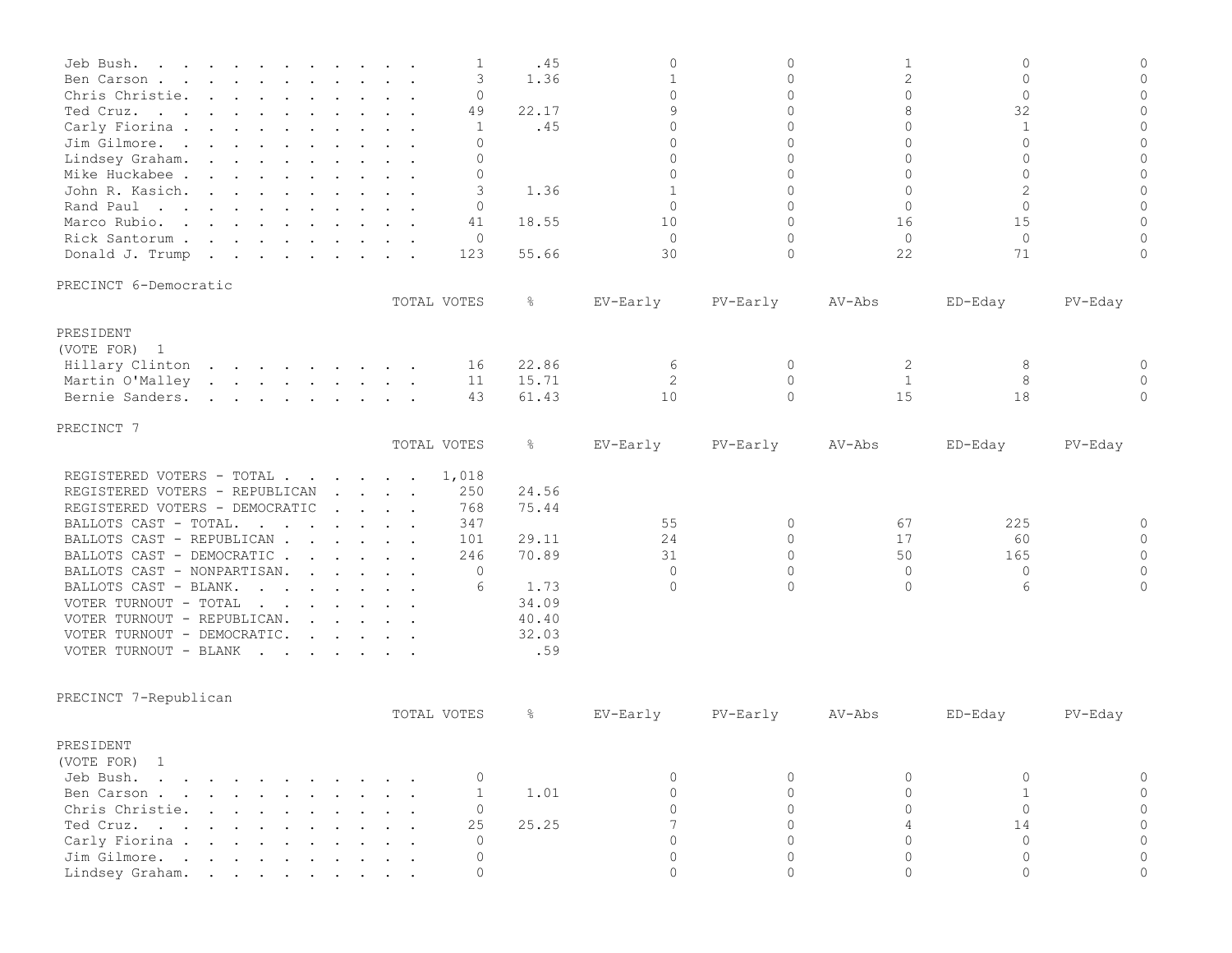| Mike Huckabee<br>John R. Kasich.<br>Rand Paul<br>Marco Rubio.<br>$\mathbf{r}$ , and $\mathbf{r}$ , and $\mathbf{r}$ , and $\mathbf{r}$ , and $\mathbf{r}$<br>Rick Santorum<br>Donald J. Trump                                                                                                                                                                                                                                                                                                                                                                                                                                                                                                                                                                                                                                                                             | 1<br>4<br>0<br>15<br>$\circ$<br>53                                                                                                                                                  | 1.01<br>4.04<br>15.15<br>53.54                                             | 0<br>$\Omega$<br>$\Omega$<br>5<br>$\Omega$<br>12 | $\Omega$<br>$\circ$<br>$\Omega$<br>$\Omega$<br>$\Omega$<br>$\circ$ | $\Omega$<br>$\circ$<br>$\Omega$<br>3<br>$\Omega$<br>10 | 1<br>4<br>$\Omega$<br>$\overline{7}$<br>$\Omega$<br>31 | $\mathbb O$<br>$\circ$<br>$\circ$<br>$\circ$<br>$\mathbf 0$<br>$\mathbf 0$ |
|---------------------------------------------------------------------------------------------------------------------------------------------------------------------------------------------------------------------------------------------------------------------------------------------------------------------------------------------------------------------------------------------------------------------------------------------------------------------------------------------------------------------------------------------------------------------------------------------------------------------------------------------------------------------------------------------------------------------------------------------------------------------------------------------------------------------------------------------------------------------------|-------------------------------------------------------------------------------------------------------------------------------------------------------------------------------------|----------------------------------------------------------------------------|--------------------------------------------------|--------------------------------------------------------------------|--------------------------------------------------------|--------------------------------------------------------|----------------------------------------------------------------------------|
| PRECINCT 7-Democratic                                                                                                                                                                                                                                                                                                                                                                                                                                                                                                                                                                                                                                                                                                                                                                                                                                                     |                                                                                                                                                                                     |                                                                            |                                                  |                                                                    |                                                        |                                                        |                                                                            |
|                                                                                                                                                                                                                                                                                                                                                                                                                                                                                                                                                                                                                                                                                                                                                                                                                                                                           | TOTAL VOTES                                                                                                                                                                         | ိဝ                                                                         | EV-Early                                         | PV-Early                                                           | AV-Abs                                                 | ED-Eday                                                | PV-Eday                                                                    |
| PRESIDENT<br>(VOTE FOR) 1<br>Hillary Clinton<br>the contract of the contract of the contract of the contract of the contract of the contract of the contract of<br>Martin O'Malley<br>Bernie Sanders.<br>the contract of the contract of the contract of the contract of the contract of the contract of the contract of                                                                                                                                                                                                                                                                                                                                                                                                                                                                                                                                                  | 175<br>10<br>57                                                                                                                                                                     | 72.31<br>4.13<br>23.55                                                     | 22<br>2<br>$\overline{7}$                        | $\mathbf 0$<br>$\mathbf 0$<br>$\Omega$                             | 39<br>1<br>10                                          | 114<br>7<br>40                                         | 0<br>0<br>$\Omega$                                                         |
| PRECINCT 8                                                                                                                                                                                                                                                                                                                                                                                                                                                                                                                                                                                                                                                                                                                                                                                                                                                                |                                                                                                                                                                                     |                                                                            |                                                  |                                                                    |                                                        |                                                        |                                                                            |
|                                                                                                                                                                                                                                                                                                                                                                                                                                                                                                                                                                                                                                                                                                                                                                                                                                                                           | TOTAL VOTES                                                                                                                                                                         | $\frac{6}{6}$                                                              | EV-Early                                         | PV-Early                                                           | AV-Abs                                                 | ED-Eday                                                | PV-Eday                                                                    |
| REGISTERED VOTERS - TOTAL<br>REGISTERED VOTERS - REPUBLICAN<br>REGISTERED VOTERS - DEMOCRATIC<br>BALLOTS CAST - TOTAL.<br>$\mathbf{r}$ . The contract of the contract of the contract of the contract of the contract of the contract of the contract of the contract of the contract of the contract of the contract of the contract of the contract of th<br>BALLOTS CAST - REPUBLICAN<br>BALLOTS CAST - DEMOCRATIC<br>BALLOTS CAST - NONPARTISAN.<br>$\mathbf{r}$ . The set of $\mathbf{r}$<br>BALLOTS CAST - BLANK.<br>VOTER TURNOUT - TOTAL<br>and the contract of the contract of the contract of the contract of the contract of the contract of the contract of the contract of the contract of the contract of the contract of the contract of the contract of the contra<br>VOTER TURNOUT - REPUBLICAN.<br>VOTER TURNOUT - DEMOCRATIC.<br>VOTER TURNOUT - BLANK | 1,416<br>$\mathbf{r}$ , $\mathbf{r}$ , $\mathbf{r}$ , $\mathbf{r}$<br>766<br>650<br>$\mathbf{r}$ , $\mathbf{r}$ , $\mathbf{r}$ , $\mathbf{r}$<br>641<br>434<br>207<br>$\circ$<br>11 | 54.10<br>45.90<br>67.71<br>32.29<br>1.72<br>45.27<br>56.66<br>31.85<br>.78 | 149<br>106<br>43<br>$\Omega$<br>3                | $\Omega$<br>$\Omega$<br>$\Omega$<br>$\Omega$<br>$\Omega$           | 125<br>79<br>46<br>$\circ$<br>$\overline{2}$           | 367<br>249<br>118<br>$\mathbf{0}$<br>6                 | 0<br>$\circ$<br>$\circ$<br>$\circ$<br>$\circ$                              |
| PRECINCT 8-Republican                                                                                                                                                                                                                                                                                                                                                                                                                                                                                                                                                                                                                                                                                                                                                                                                                                                     |                                                                                                                                                                                     |                                                                            |                                                  |                                                                    |                                                        |                                                        |                                                                            |
|                                                                                                                                                                                                                                                                                                                                                                                                                                                                                                                                                                                                                                                                                                                                                                                                                                                                           | TOTAL VOTES                                                                                                                                                                         | $\frac{6}{6}$                                                              | EV-Early                                         | PV-Early                                                           | AV-Abs                                                 | ED-Eday                                                | PV-Eday                                                                    |
| PRESIDENT<br>(VOTE FOR) 1<br>Jeb Bush.<br>Ben Carson<br>Chris Christie.<br>Ted Cruz.                                                                                                                                                                                                                                                                                                                                                                                                                                                                                                                                                                                                                                                                                                                                                                                      | 6<br>5<br>0<br>92                                                                                                                                                                   | 1.38<br>1.15<br>21.20                                                      | 0<br>$\overline{c}$<br>$\Omega$<br>20            | 0<br>$\Omega$<br>$\Omega$<br>$\Omega$                              | 6<br>2<br>$\Omega$<br>16                               | 0<br>$\mathbf{1}$<br>$\Omega$<br>56                    | 0<br>$\circ$<br>$\circ$<br>$\circ$                                         |
| Carly Fiorina<br>Jim Gilmore                                                                                                                                                                                                                                                                                                                                                                                                                                                                                                                                                                                                                                                                                                                                                                                                                                              | $\mathbf{0}$<br>0                                                                                                                                                                   |                                                                            | $\Omega$<br>$\Omega$                             | $\Omega$<br>$\Omega$                                               | $\Omega$<br>$\Omega$                                   | $\Omega$<br>$\Omega$                                   | $\overline{0}$<br>$\Omega$                                                 |
| Lindsey Graham.<br>$\mathbf{r} = \mathbf{r} - \mathbf{r} = \mathbf{r} - \mathbf{r} = \mathbf{r}$<br>Mike Huckabee .<br>$\mathbf{L} = \mathbf{L}$<br>John R. Kasich.<br>Rand Paul                                                                                                                                                                                                                                                                                                                                                                                                                                                                                                                                                                                                                                                                                          | $\mathbf{0}$<br>$\mathbf 0$<br>12<br>1<br>$\cdot$ $\cdot$                                                                                                                           | 2.76<br>.23                                                                | U<br>0<br>3<br>$\Omega$                          | 0<br>0<br>$\Omega$<br>$\Omega$                                     | $\Omega$<br>0<br>$\Omega$                              | 0<br>$\circ$<br>9<br>$\mathbf{1}$                      | $\circ$<br>$\circ$<br>$\Omega$                                             |
| Marco Rubio.<br>the contract of the contract of<br>$\sim$ $\sim$                                                                                                                                                                                                                                                                                                                                                                                                                                                                                                                                                                                                                                                                                                                                                                                                          | 93                                                                                                                                                                                  | 21.43                                                                      | 24                                               | $\circ$                                                            | 16                                                     | 53                                                     | $\circ$                                                                    |
| Rick Santorum.<br>$\mathbf{r}$ and $\mathbf{r}$ and $\mathbf{r}$ and $\mathbf{r}$<br>Donald J. Trump                                                                                                                                                                                                                                                                                                                                                                                                                                                                                                                                                                                                                                                                                                                                                                      | $\mathbf 0$<br>225                                                                                                                                                                  | 51.84                                                                      | $\circ$<br>57                                    | 0<br>$\Omega$                                                      | $\circ$<br>39                                          | $\circ$<br>129                                         | $\mathbf{0}$<br>$\Omega$                                                   |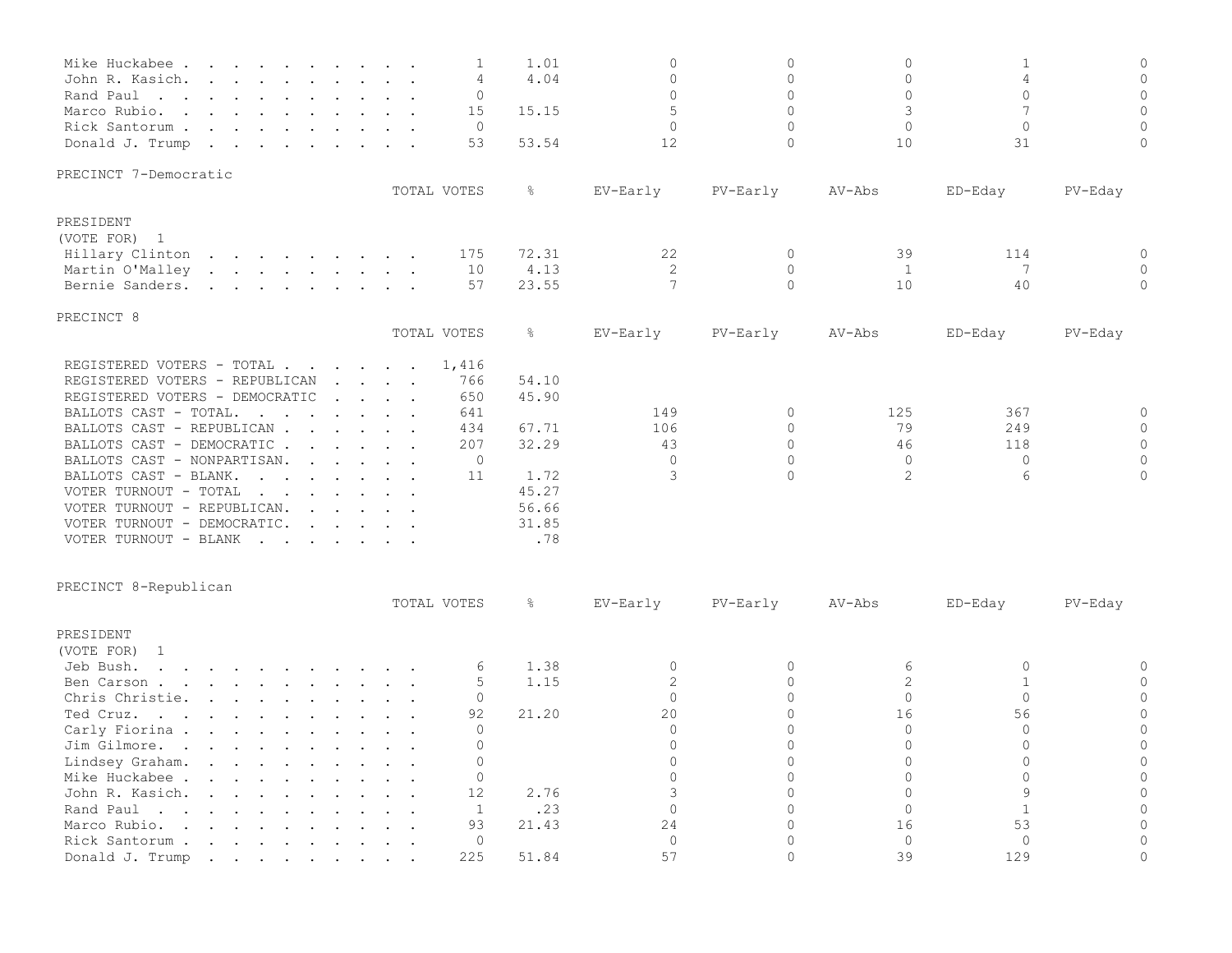| PRECINCT 8-Democratic                                                                                                                                                                                                                                                                                   |                                                                            | TOTAL VOTES       | ⊱             | EV-Early                     | PV-Early             | $AV-Abs$        | ED-Eday           | PV-Eday             |
|---------------------------------------------------------------------------------------------------------------------------------------------------------------------------------------------------------------------------------------------------------------------------------------------------------|----------------------------------------------------------------------------|-------------------|---------------|------------------------------|----------------------|-----------------|-------------------|---------------------|
| PRESIDENT                                                                                                                                                                                                                                                                                               |                                                                            |                   |               |                              |                      |                 |                   |                     |
| (VOTE FOR) 1                                                                                                                                                                                                                                                                                            |                                                                            |                   |               |                              |                      |                 |                   |                     |
| Hillary Clinton                                                                                                                                                                                                                                                                                         |                                                                            | 88                | 44.90         | 23                           | $\mathbf{0}$         | 26              | 39                | $\circ$             |
| Martin O'Malley<br>$\mathbf{r}$ . The contract of the contract of the contract of the contract of the contract of the contract of the contract of the contract of the contract of the contract of the contract of the contract of the contract of th                                                    |                                                                            | 15                | 7.65          | 3                            | $\Omega$             | 2               | 10                | $\mathbf 0$         |
| Bernie Sanders.                                                                                                                                                                                                                                                                                         |                                                                            | 93                | 47.45         | 14                           | $\Omega$             | 16              | 63                | $\Omega$            |
| PRECINCT 9                                                                                                                                                                                                                                                                                              |                                                                            |                   |               |                              |                      |                 |                   |                     |
|                                                                                                                                                                                                                                                                                                         |                                                                            | TOTAL VOTES       | $\frac{6}{6}$ | EV-Early                     | PV-Early             | AV-Abs          | ED-Eday           | PV-Eday             |
| REGISTERED VOTERS - TOTAL<br>REGISTERED VOTERS - REPUBLICAN                                                                                                                                                                                                                                             | $\mathbf{r}$ , $\mathbf{r}$ , $\mathbf{r}$ , $\mathbf{r}$ , $\mathbf{r}$   | 1,094<br>484      | 44.24         |                              |                      |                 |                   |                     |
| REGISTERED VOTERS - DEMOCRATIC                                                                                                                                                                                                                                                                          | $\mathbf{L} = \mathbf{L} \times \mathbf{L} = \mathbf{L} \times \mathbf{L}$ | 610               | 55.76         |                              |                      |                 |                   |                     |
| BALLOTS CAST - TOTAL.<br>$\mathbf{r}$ , $\mathbf{r}$ , $\mathbf{r}$ , $\mathbf{r}$ , $\mathbf{r}$ , $\mathbf{r}$                                                                                                                                                                                        |                                                                            | 425               |               | 95                           | $\circ$              | 108             | 222               | $\circ$             |
| BALLOTS CAST - REPUBLICAN                                                                                                                                                                                                                                                                               |                                                                            | 251               | 59.06         | 67                           | $\bigcap$            | 54              | 130               | $\mathbf 0$         |
| BALLOTS CAST - DEMOCRATIC                                                                                                                                                                                                                                                                               |                                                                            | 174               | 40.94         | 28                           | $\Omega$<br>$\Omega$ | 54<br>$\Omega$  | 92                | $\Omega$            |
| BALLOTS CAST - NONPARTISAN.<br>$\mathbf{r}$ , $\mathbf{r}$ , $\mathbf{r}$ , $\mathbf{r}$                                                                                                                                                                                                                |                                                                            | $\mathbf{0}$<br>5 |               | $\mathbf{0}$<br>$\mathbf{1}$ | $\Omega$             | $\mathbf{1}$    | $\mathbf{0}$<br>3 | $\circ$<br>$\Omega$ |
| BALLOTS CAST - BLANK.<br>$\mathbf{r}$ , $\mathbf{r}$ , $\mathbf{r}$ , $\mathbf{r}$ , $\mathbf{r}$<br>VOTER TURNOUT - TOTAL                                                                                                                                                                              |                                                                            |                   | 1.18<br>38.85 |                              |                      |                 |                   |                     |
| and the contract of the contract of the contract of the contract of the contract of the contract of the contract of the contract of the contract of the contract of the contract of the contract of the contract of the contra<br>VOTER TURNOUT - REPUBLICAN.<br>$\mathbf{r}$ . The set of $\mathbf{r}$ |                                                                            |                   | 51.86         |                              |                      |                 |                   |                     |
| VOTER TURNOUT - DEMOCRATIC.<br>$\mathbf{r}$ . The set of the set of the set of the set of the set of the set of the set of the set of the set of the set of the set of the set of the set of the set of the set of the set of the set of the set of the set of t                                        |                                                                            |                   | 28.52         |                              |                      |                 |                   |                     |
| VOTER TURNOUT - BLANK                                                                                                                                                                                                                                                                                   |                                                                            |                   | .46           |                              |                      |                 |                   |                     |
| PRECINCT 9-Republican                                                                                                                                                                                                                                                                                   |                                                                            | TOTAL VOTES       | $\frac{6}{6}$ | EV-Early                     | PV-Early             | $AV-Abs$        | ED-Eday           | $PV$ -Eday          |
| PRESIDENT                                                                                                                                                                                                                                                                                               |                                                                            |                   |               |                              |                      |                 |                   |                     |
| (VOTE FOR)<br>1                                                                                                                                                                                                                                                                                         |                                                                            |                   |               |                              |                      |                 |                   |                     |
| Jeb Bush.<br>$\mathbf{r}$ , and $\mathbf{r}$ , and $\mathbf{r}$ , and $\mathbf{r}$ , and $\mathbf{r}$                                                                                                                                                                                                   |                                                                            | 5                 | 1.99          | 1                            | 0                    | 4               | $\circ$           | 0                   |
| Ben Carson                                                                                                                                                                                                                                                                                              |                                                                            | 2                 | .80           | $\Omega$                     | $\Omega$             | $\overline{c}$  | $\Omega$          | $\Omega$            |
| Chris Christie.<br>$\mathbf{r}$ , $\mathbf{r}$ , $\mathbf{r}$ , $\mathbf{r}$ , $\mathbf{r}$ , $\mathbf{r}$ , $\mathbf{r}$                                                                                                                                                                               |                                                                            | $\Omega$          |               | $\Omega$                     | $\Omega$             | $\Omega$        | $\Omega$          | $\Omega$            |
| Ted Cruz.                                                                                                                                                                                                                                                                                               |                                                                            | 58                | 23.11         | 22                           | $\Omega$             | $\overline{4}$  | 32                | $\mathbf 0$         |
| Carly Fiorina                                                                                                                                                                                                                                                                                           |                                                                            | $\Omega$          |               | $\bigcap$                    | $\Omega$             | $\Omega$        | $\circ$           | $\mathbf 0$         |
| Jim Gilmore.                                                                                                                                                                                                                                                                                            |                                                                            | $\Omega$          |               | $\Omega$                     | $\Omega$             | $\Omega$        | $\Omega$          | $\Omega$            |
| Lindsey Graham.<br>and the contract of the contract of the contract of the contract of the contract of the contract of the contract of the contract of the contract of the contract of the contract of the contract of the contract of the contra                                                       |                                                                            | $\Omega$          |               | $\Omega$                     | $\Omega$             | $\Omega$        | $\Omega$          | $\circ$             |
| Mike Huckabee                                                                                                                                                                                                                                                                                           |                                                                            | $\overline{0}$    |               | $\Omega$                     | $\Omega$             | $\Omega$        | $\Omega$          | $\mathbf 0$         |
| John R. Kasich.                                                                                                                                                                                                                                                                                         |                                                                            | 9                 | 3.59          | $\overline{c}$               | $\Omega$             | 3               | $\overline{4}$    | $\Omega$            |
| Rand Paul                                                                                                                                                                                                                                                                                               |                                                                            | 0                 |               | $\Omega$                     | $\Omega$             | $\Omega$        | $\Omega$          | $\overline{0}$      |
| Marco Rubio.                                                                                                                                                                                                                                                                                            |                                                                            | 41                | 16.33         | $\overline{9}$               | $\Omega$             | $7\overline{ }$ | 25                | $\Omega$            |
| Rick Santorum                                                                                                                                                                                                                                                                                           |                                                                            | $\Omega$          |               | $\Omega$                     | $\Omega$             | $\Omega$        | $\Omega$          | $\Omega$            |
| Donald J. Trump                                                                                                                                                                                                                                                                                         |                                                                            | 136               | 54.18         | 33                           | $\Omega$             | 34              | 69                | $\Omega$            |
| PRECINCT 9-Democratic                                                                                                                                                                                                                                                                                   |                                                                            |                   |               |                              |                      |                 |                   |                     |
|                                                                                                                                                                                                                                                                                                         |                                                                            | TOTAL VOTES       | $\frac{6}{6}$ | EV-Early                     | PV-Early             | AV-Abs          | ED-Eday           | PV-Eday             |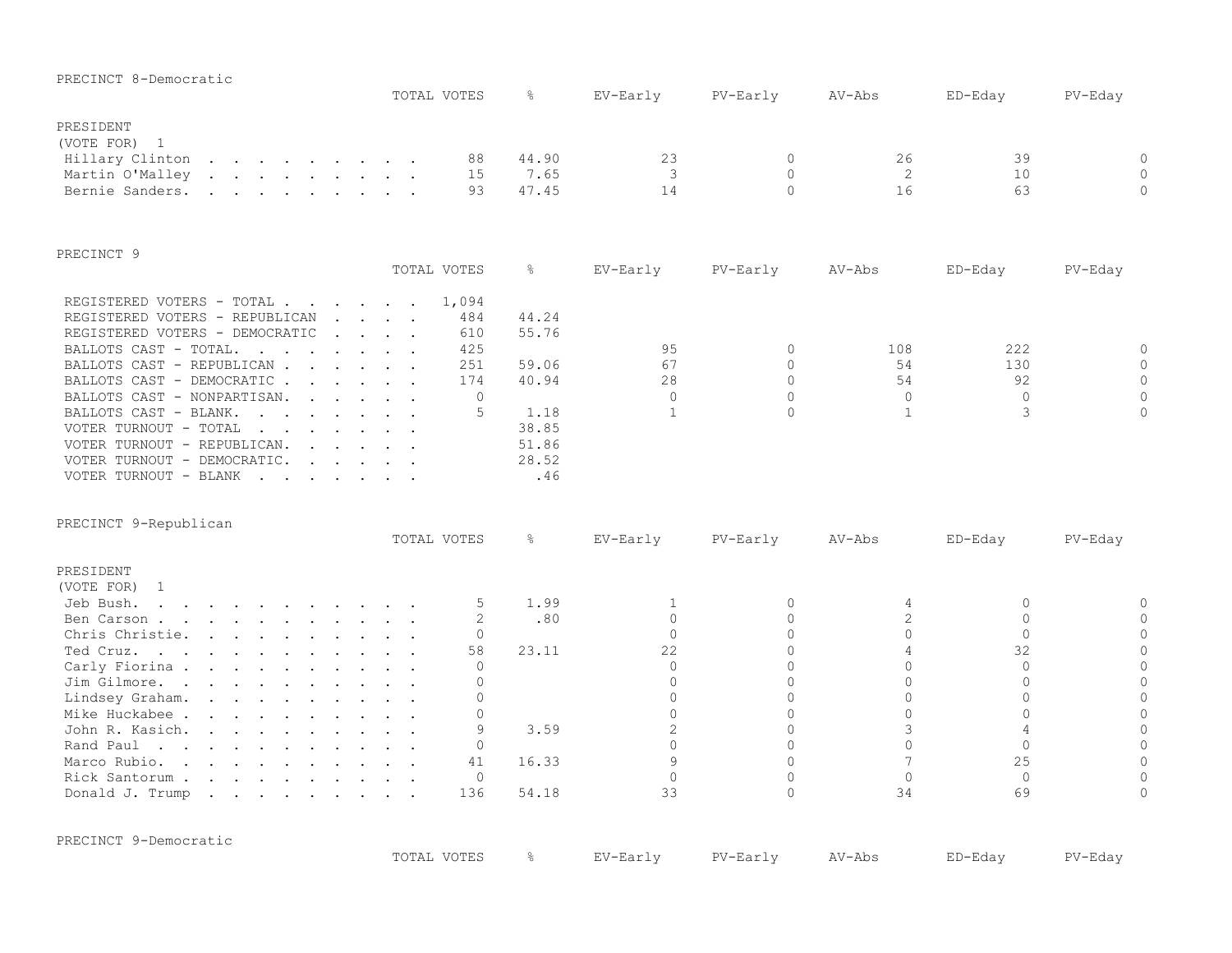## PRESIDENT

## (VOTE FOR) 1

| Hillary Clinton   |  |  |  |  | 99 |  |  |  |
|-------------------|--|--|--|--|----|--|--|--|
| Martin O'Malley 1 |  |  |  |  |    |  |  |  |
| Bernie Sanders.   |  |  |  |  |    |  |  |  |

#### PRECINCT 10

|                                                                                  |                                                           | TOTAL VOTES | 옹     | EV-Early | PV-Early | AV-Abs | ED-Eday | PV-Eday  |
|----------------------------------------------------------------------------------|-----------------------------------------------------------|-------------|-------|----------|----------|--------|---------|----------|
|                                                                                  |                                                           |             |       |          |          |        |         |          |
| REGISTERED VOTERS - TOTAL                                                        |                                                           | 789         |       |          |          |        |         |          |
| REGISTERED VOTERS - REPUBLICAN                                                   | $\mathbf{r}$ , $\mathbf{r}$ , $\mathbf{r}$ , $\mathbf{r}$ | 495         | 62.74 |          |          |        |         |          |
| REGISTERED VOTERS - DEMOCRATIC                                                   |                                                           | 294         | 37.26 |          |          |        |         |          |
| BALLOTS CAST - TOTAL                                                             |                                                           | 408         |       |          |          | 60     | 276     | $\Omega$ |
| BALLOTS CAST - REPUBLICAN                                                        |                                                           | 293         | 71.81 | 56       |          | 34     | 203     | $\Omega$ |
| BALLOTS CAST - DEMOCRATIC                                                        |                                                           | 115         | 28.19 | 16       |          | 26     | 73      | $\Omega$ |
| BALLOTS CAST - NONPARTISAN.                                                      |                                                           |             |       |          |          |        |         | $\Omega$ |
| BALLOTS CAST - BLANK.                                                            |                                                           |             | .74   |          |          |        |         | $\Omega$ |
| VOTER TURNOUT - TOTAL                                                            |                                                           |             | 51.71 |          |          |        |         |          |
| VOTER TURNOUT - REPUBLICAN.                                                      |                                                           |             | 59.19 |          |          |        |         |          |
| VOTER TURNOUT - DEMOCRATIC.<br>$\mathbf{r}$ . The set of the set of $\mathbf{r}$ |                                                           |             | 39.12 |          |          |        |         |          |
| VOTER TURNOUT - BLANK                                                            |                                                           |             | .38   |          |          |        |         |          |

| PRECINCT 10-Republican |
|------------------------|

|                        |  |  |  |  | TOTAL VOTES | 옹             | EV-Early | PV-Early | AV-Abs | ED-Eday | PV-Eday |
|------------------------|--|--|--|--|-------------|---------------|----------|----------|--------|---------|---------|
| PRESIDENT              |  |  |  |  |             |               |          |          |        |         |         |
| (VOTE FOR) 1           |  |  |  |  |             |               |          |          |        |         |         |
| Jeb Bush.              |  |  |  |  |             | 1.02          |          |          |        |         |         |
| Ben Carson             |  |  |  |  |             | 1.02          |          |          |        |         |         |
| Chris Christie.        |  |  |  |  |             |               |          |          |        |         |         |
| Ted Cruz.              |  |  |  |  | 89          | 30.38         | 1 ว      |          |        | 69      |         |
| Carly Fiorina          |  |  |  |  |             |               |          |          |        |         |         |
| Jim Gilmore.           |  |  |  |  |             |               |          |          |        |         |         |
| Lindsey Graham.        |  |  |  |  |             | .34           |          |          |        |         |         |
| Mike Huckabee          |  |  |  |  |             | .34           |          |          |        |         |         |
| John R. Kasich.        |  |  |  |  |             | 3.07          |          |          |        |         |         |
| Rand Paul              |  |  |  |  |             |               |          |          |        |         |         |
| Marco Rubio.           |  |  |  |  | 55          | 18.77         |          |          |        | 43      |         |
| Rick Santorum          |  |  |  |  |             |               |          |          |        |         |         |
| Donald J. Trump        |  |  |  |  | 132         | 45.05         | 34       |          | 15     | 83      |         |
| PRECINCT 10-Democratic |  |  |  |  |             |               |          |          |        |         |         |
|                        |  |  |  |  | TOTAL VOTES | $\frac{6}{6}$ | EV-Early | PV-Early | AV-Abs | ED-Eday | PV-Eday |
| PRESIDENT              |  |  |  |  |             |               |          |          |        |         |         |
| (VOTE FOR) 1           |  |  |  |  |             |               |          |          |        |         |         |
| Hillary Clinton        |  |  |  |  | 35          | 31.25         |          |          | 11     | 22      |         |
| Martin O'Malley        |  |  |  |  | 15          | 13.39         |          |          |        | 13      |         |
| Bernie Sanders.        |  |  |  |  | 62          | 55.36         |          |          | 14     | 35      |         |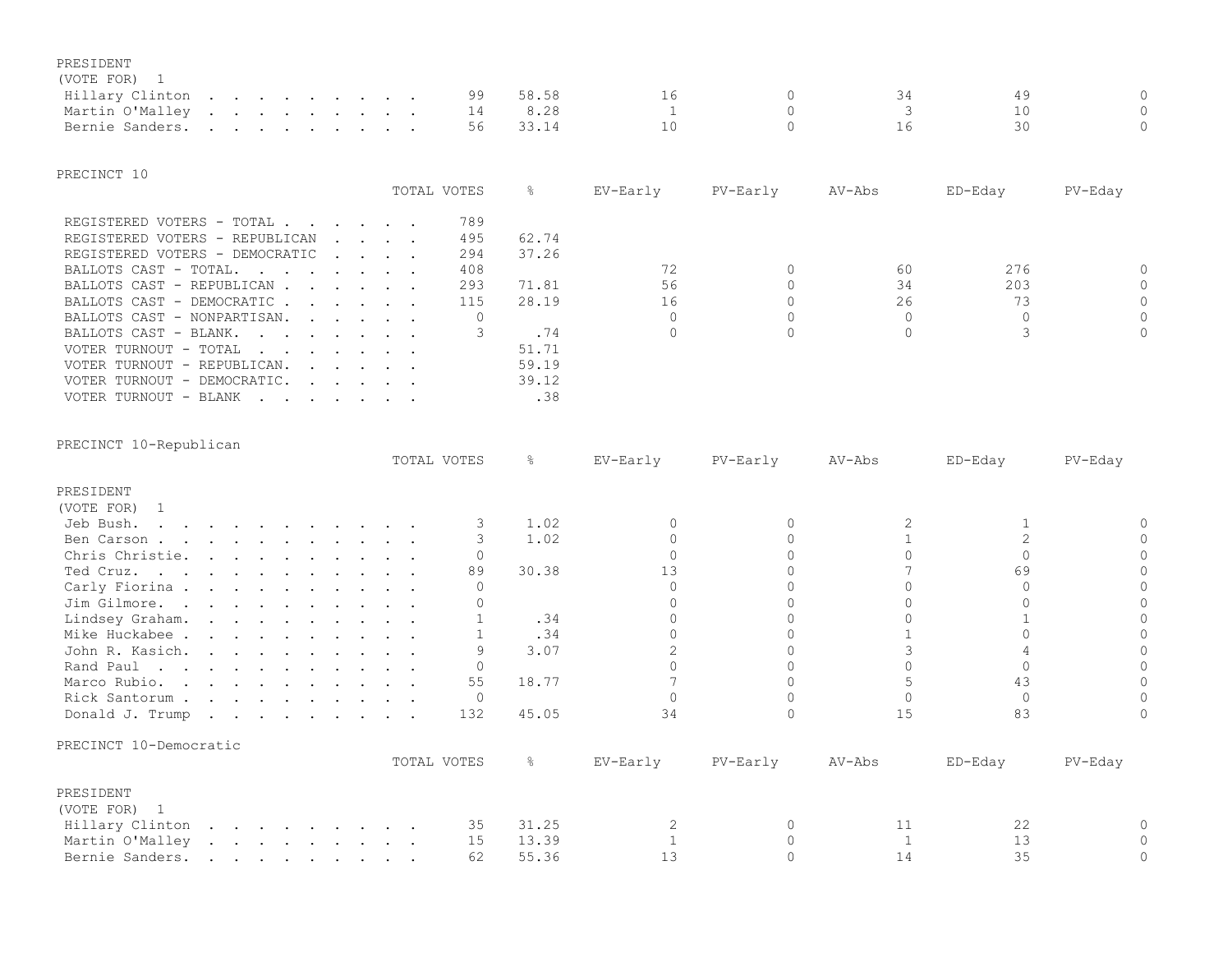| PRECINCT |  |
|----------|--|
|----------|--|

|                                |                                                                                                                                                                                                                                   |  | TOTAL VOTES |       | EV-Early | PV-Early | AV-Abs | ED-Eday | PV-Eday  |
|--------------------------------|-----------------------------------------------------------------------------------------------------------------------------------------------------------------------------------------------------------------------------------|--|-------------|-------|----------|----------|--------|---------|----------|
|                                |                                                                                                                                                                                                                                   |  |             |       |          |          |        |         |          |
| REGISTERED VOTERS - TOTAL      |                                                                                                                                                                                                                                   |  | 947         |       |          |          |        |         |          |
| REGISTERED VOTERS - REPUBLICAN | $\sim$ $\sim$ $\sim$ $\sim$ $\sim$                                                                                                                                                                                                |  | 470         | 49.63 |          |          |        |         |          |
| REGISTERED VOTERS - DEMOCRATIC |                                                                                                                                                                                                                                   |  | 477         | 50.37 |          |          |        |         |          |
| BALLOTS CAST - TOTAL           |                                                                                                                                                                                                                                   |  | 382         |       | 63       |          |        | 245     | $\Omega$ |
| BALLOTS CAST - REPUBLICAN      |                                                                                                                                                                                                                                   |  | 237         | 62.04 | 36       |          | 38     | 163     | $\Omega$ |
| BALLOTS CAST - DEMOCRATIC      |                                                                                                                                                                                                                                   |  | 145         | 37.96 | 27       |          | 36     | 82      | $\Omega$ |
| BALLOTS CAST - NONPARTISAN.    |                                                                                                                                                                                                                                   |  |             |       |          |          |        |         | $\Omega$ |
| BALLOTS CAST - BLANK.          |                                                                                                                                                                                                                                   |  |             | 1.05  |          |          |        |         | $\Omega$ |
| VOTER TURNOUT - TOTAL          |                                                                                                                                                                                                                                   |  |             | 40.34 |          |          |        |         |          |
| VOTER TURNOUT - REPUBLICAN.    | $\mathbf{r}$ , $\mathbf{r}$ , $\mathbf{r}$ , $\mathbf{r}$ , $\mathbf{r}$                                                                                                                                                          |  |             | 50.43 |          |          |        |         |          |
| VOTER TURNOUT - DEMOCRATIC.    | $\mathbf{r}$ . The contract of the contract of the contract of the contract of the contract of the contract of the contract of the contract of the contract of the contract of the contract of the contract of the contract of th |  |             | 30.40 |          |          |        |         |          |
| VOTER TURNOUT - BLANK          |                                                                                                                                                                                                                                   |  |             | .42   |          |          |        |         |          |

PRECINCT 11-Republican

|                                                             |  |  |  |  |  | TOTAL VOTES  | &     | EV-Early     | PV-Early | AV-Abs         | ED-Eday      | PV-Eday  |
|-------------------------------------------------------------|--|--|--|--|--|--------------|-------|--------------|----------|----------------|--------------|----------|
| PRESIDENT                                                   |  |  |  |  |  |              |       |              |          |                |              |          |
| (VOTE FOR) 1                                                |  |  |  |  |  |              |       |              |          |                |              |          |
| Jeb Bush.                                                   |  |  |  |  |  | 2            | .84   |              | $\Omega$ | $\circ$        |              | $\Omega$ |
| Ben Carson                                                  |  |  |  |  |  | 2            | .84   | $\Omega$     | $\Omega$ | 1              | $\mathbf{1}$ | $\Omega$ |
| Chris Christie.                                             |  |  |  |  |  | $\Omega$     |       | $\Omega$     | $\cap$   | $\Omega$       | $\Omega$     | $\cap$   |
| Ted Cruz.                                                   |  |  |  |  |  | 47           | 19.83 | 10           |          | $\circ$        | 28           | $\Omega$ |
| Carly Fiorina                                               |  |  |  |  |  | $\Omega$     |       | $\Omega$     | $\cap$   | $\Omega$       | $\bigcap$    |          |
| Jim Gilmore.                                                |  |  |  |  |  |              |       | $\Omega$     | $\Omega$ | $\Omega$       | $\bigcap$    | $\Omega$ |
| Lindsey Graham.                                             |  |  |  |  |  | $\Omega$     |       | $\Omega$     | $\cap$   | $\Omega$       | $\Omega$     | $\cap$   |
| Mike Huckabee                                               |  |  |  |  |  | $\Omega$     |       | $\cap$       | $\cap$   | $\Omega$       | $\Omega$     | $\cap$   |
| John R. Kasich.                                             |  |  |  |  |  |              | 2.53  |              | $\cap$   | $\overline{c}$ | 3            | $\Omega$ |
| Rand Paul                                                   |  |  |  |  |  |              | .42   | $\cap$       | $\Omega$ | $\mathbf{1}$   | $\Omega$     | $\Omega$ |
| Marco Rubio.                                                |  |  |  |  |  | 58           | 24.47 | 9            | $\Omega$ | 8              | 41           | $\Omega$ |
| Rick Santorum                                               |  |  |  |  |  | $\Omega$     |       | $\Omega$     | $\Omega$ | $\Omega$       | $\Omega$     | $\Omega$ |
| Donald J. Trump                                             |  |  |  |  |  | 121          | 51.05 | 1.5          | $\cap$   | 17             | 89           | $\Omega$ |
| PRECINCT 11-Democratic                                      |  |  |  |  |  | TOTAL VOTES  | &     | EV-Early     | PV-Early | AV-Abs         | ED-Eday      | PV-Eday  |
| PRESIDENT<br>(VOTE FOR) 1                                   |  |  |  |  |  |              |       |              |          |                |              |          |
| Hillary Clinton                                             |  |  |  |  |  | 57           | 40.43 | 12           | 0        | 21             | 24           | $\Omega$ |
| Martin O'Malley                                             |  |  |  |  |  | 17           | 12.06 | .5           | $\Omega$ | 5              | 7            | $\Omega$ |
| Bernie Sanders.                                             |  |  |  |  |  | 67           | 47.52 | $\mathsf{Q}$ | $\cap$   | 10             | 48           | $\Omega$ |
| PRECINCT 12                                                 |  |  |  |  |  |              |       |              |          |                |              |          |
|                                                             |  |  |  |  |  | TOTAL VOTES  | ိင    | EV-Early     | PV-Early | AV-Abs         | ED-Eday      | PV-Eday  |
| REGISTERED VOTERS - TOTAL<br>REGISTERED VOTERS - REPUBLICAN |  |  |  |  |  | 1,395<br>839 | 60.14 |              |          |                |              |          |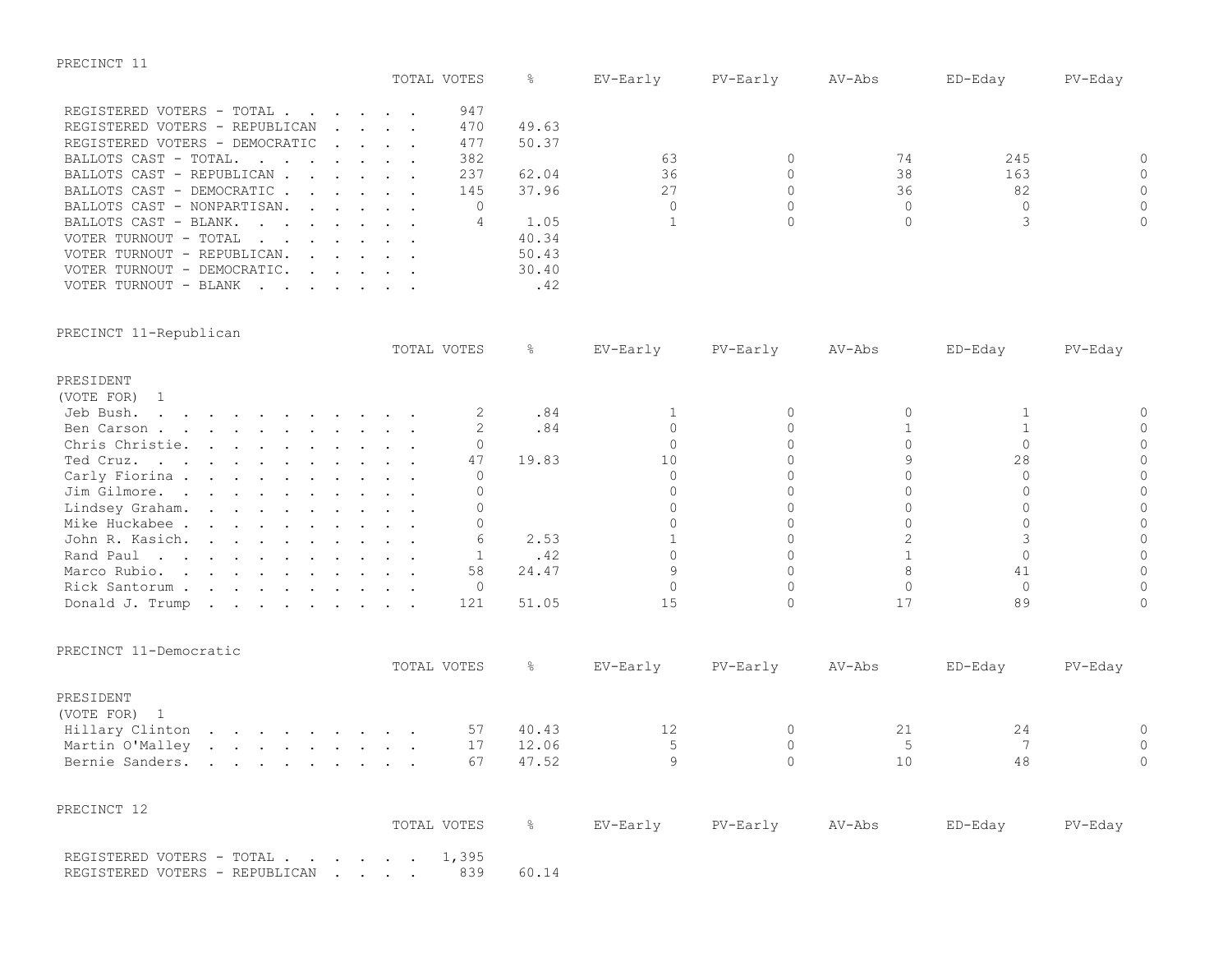| REGISTERED VOTERS - DEMOCRATIC |  |  | 556 | 39.86 |    |     |     |           |
|--------------------------------|--|--|-----|-------|----|-----|-----|-----------|
| BALLOTS CAST - TOTAL.          |  |  | 786 |       | 66 | 173 | 547 | $\cap$    |
| BALLOTS CAST - REPUBLICAN      |  |  | 550 | 69.97 | 57 | 118 | 375 | $\Omega$  |
| BALLOTS CAST - DEMOCRATIC      |  |  | 236 | 30.03 |    | 55  | 172 | $\Omega$  |
| BALLOTS CAST - NONPARTISAN.    |  |  |     |       |    |     |     | $\bigcap$ |
| BALLOTS CAST - BLANK.          |  |  |     | . 64  |    |     |     | $\Omega$  |
| VOTER TURNOUT - TOTAL          |  |  |     | 56.34 |    |     |     |           |
| VOTER TURNOUT - REPUBLICAN.    |  |  |     | 65.55 |    |     |     |           |
| VOTER TURNOUT - DEMOCRATIC.    |  |  |     | 42.45 |    |     |     |           |
| VOTER TURNOUT - BLANK          |  |  |     | .36   |    |     |     |           |
|                                |  |  |     |       |    |     |     |           |

|  | PRECINCT 12-Republican |
|--|------------------------|
|--|------------------------|

|                         |  |  |  |  |  | TOTAL VOTES    | 옹     | EV-Early | PV-Early | $AV-Abs$ | ED-Eday | PV-Eday |
|-------------------------|--|--|--|--|--|----------------|-------|----------|----------|----------|---------|---------|
| PRESIDENT               |  |  |  |  |  |                |       |          |          |          |         |         |
| (VOTE FOR) 1            |  |  |  |  |  |                |       |          |          |          |         |         |
| Jeb Bush.               |  |  |  |  |  |                | .91   |          |          |          |         |         |
| Ben Carson              |  |  |  |  |  |                | .55   |          |          |          |         |         |
| Chris Christie.         |  |  |  |  |  |                |       |          |          |          |         |         |
| Ted Cruz.               |  |  |  |  |  | 119            | 21.64 | 14       |          | 18       |         |         |
| Carly Fiorina           |  |  |  |  |  |                |       |          |          |          |         |         |
| Jim Gilmore.            |  |  |  |  |  |                |       |          |          |          |         |         |
| Lindsey Graham.         |  |  |  |  |  |                |       |          |          |          |         |         |
| Mike Huckabee           |  |  |  |  |  |                |       |          |          |          |         |         |
| John R. Kasich.         |  |  |  |  |  | 24             | 4.36  |          |          |          | 15      |         |
| Rand Paul               |  |  |  |  |  |                | .18   |          |          |          |         |         |
| Marco Rubio.            |  |  |  |  |  | 119            | 21.64 |          |          | 29       | 81      |         |
| Rick Santorum           |  |  |  |  |  | $\overline{0}$ |       |          |          |          |         |         |
| Donald J. Trump         |  |  |  |  |  | 279            | 50.73 | 29       |          | 61       | 189     |         |
| PRECINCT 12-Democratic  |  |  |  |  |  |                |       |          |          |          |         |         |
|                         |  |  |  |  |  | TOTAL VOTES    | ိင    | EV-Early | PV-Early | AV-Abs   | ED-Eday | PV-Eday |
| PRESIDENT<br>(VOTE FOR) |  |  |  |  |  |                |       |          |          |          |         |         |

| 95<br>54.55<br>6<br>126<br>25<br>Hillary Clinton<br>20<br>8.66<br>Martin O'Malley<br>36.80<br>21<br>61<br>Bernie Sanders.<br>85<br>PRECINCT 13<br>TOTAL VOTES<br>⊱<br>EV-Early<br>AV-Abs<br>PV-Early<br>ED-Eday<br>421<br>REGISTERED VOTERS - TOTAL<br>235<br>55.82<br>REGISTERED VOTERS - REPUBLICAN<br>$\sim$ $\sim$ $\sim$ $\sim$ $\sim$<br>186<br>44.18<br>REGISTERED VOTERS - DEMOCRATIC | O<br>O<br>PV-Eday |
|-----------------------------------------------------------------------------------------------------------------------------------------------------------------------------------------------------------------------------------------------------------------------------------------------------------------------------------------------------------------------------------------------|-------------------|
|                                                                                                                                                                                                                                                                                                                                                                                               |                   |
|                                                                                                                                                                                                                                                                                                                                                                                               |                   |
|                                                                                                                                                                                                                                                                                                                                                                                               |                   |
|                                                                                                                                                                                                                                                                                                                                                                                               |                   |
|                                                                                                                                                                                                                                                                                                                                                                                               |                   |
|                                                                                                                                                                                                                                                                                                                                                                                               |                   |
|                                                                                                                                                                                                                                                                                                                                                                                               |                   |
|                                                                                                                                                                                                                                                                                                                                                                                               |                   |
| 155<br>26<br>117<br>12<br>BALLOTS CAST - TOTAL.                                                                                                                                                                                                                                                                                                                                               |                   |
| 75<br>6<br>97<br>16<br>62.58<br>BALLOTS CAST - REPUBLICAN                                                                                                                                                                                                                                                                                                                                     |                   |
| 37.42<br>6<br>10<br>42<br>58<br>BALLOTS CAST - DEMOCRATIC                                                                                                                                                                                                                                                                                                                                     |                   |
| BALLOTS CAST - NONPARTISAN.<br>$\mathbf{r}$ , and $\mathbf{r}$ , and $\mathbf{r}$                                                                                                                                                                                                                                                                                                             |                   |
| 1.94<br>BALLOTS CAST - BLANK.                                                                                                                                                                                                                                                                                                                                                                 |                   |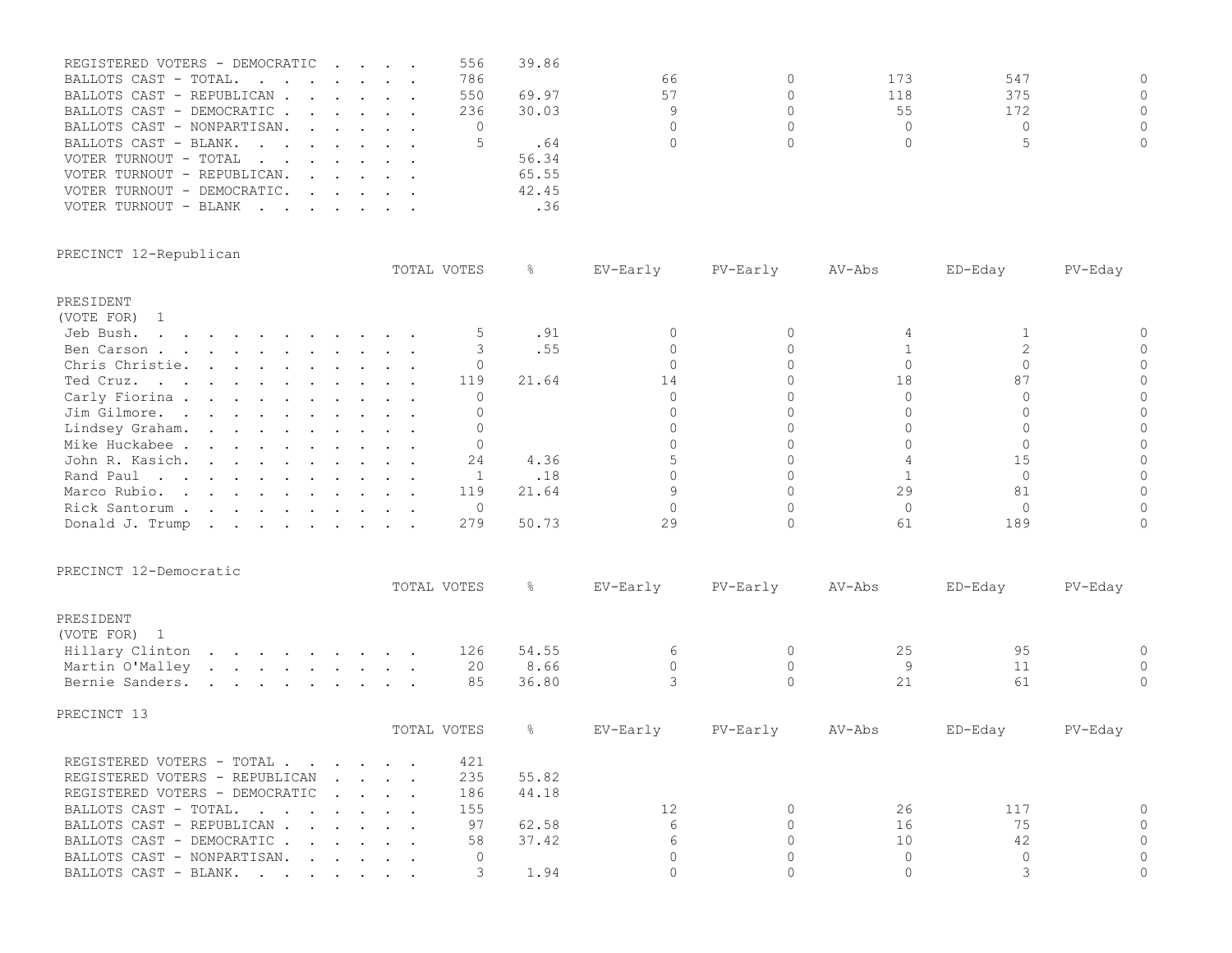|  | VOTER TURNOUT - TOTAL       |  |  |  | 36.82 |
|--|-----------------------------|--|--|--|-------|
|  | VOTER TURNOUT - REPUBLICAN. |  |  |  | 41.28 |
|  | VOTER TURNOUT - DEMOCRATIC. |  |  |  | 31.18 |
|  | VOTER TURNOUT - BLANK       |  |  |  | .71   |

PRECINCT 13-Republican

|                                                                                                                              |  |  |  |  | TOTAL VOTES | g.    | EV-Early | PV-Early | AV-Abs | ED-Eday | PV-Eday |
|------------------------------------------------------------------------------------------------------------------------------|--|--|--|--|-------------|-------|----------|----------|--------|---------|---------|
| PRESIDENT                                                                                                                    |  |  |  |  |             |       |          |          |        |         |         |
| (VOTE FOR) 1                                                                                                                 |  |  |  |  |             |       |          |          |        |         |         |
| Jeb Bush.<br>the contract of the contract of the contract of the contract of the contract of the contract of the contract of |  |  |  |  |             |       |          |          |        |         |         |
| Ben Carson                                                                                                                   |  |  |  |  |             | 1.03  |          |          |        |         |         |
| Chris Christie.                                                                                                              |  |  |  |  |             |       |          |          |        |         |         |
| Ted Cruz.                                                                                                                    |  |  |  |  | 26          | 26.80 |          |          |        |         |         |
| Carly Fiorina                                                                                                                |  |  |  |  |             |       |          |          |        |         |         |
| Jim Gilmore.                                                                                                                 |  |  |  |  |             |       |          |          |        |         |         |
| Lindsey Graham.                                                                                                              |  |  |  |  |             |       |          |          |        |         |         |
| Mike Huckabee                                                                                                                |  |  |  |  |             |       |          |          |        |         |         |
| John R. Kasich.                                                                                                              |  |  |  |  |             | 1.03  |          |          |        |         |         |
| Rand Paul<br>the contract of the contract of the contract of the contract of the contract of the contract of the contract of |  |  |  |  |             |       |          |          |        |         |         |
| Marco Rubio.                                                                                                                 |  |  |  |  | 17          | 17.53 |          |          |        |         |         |
| Rick Santorum                                                                                                                |  |  |  |  |             |       |          |          |        |         |         |
| Donald J. Trump                                                                                                              |  |  |  |  | 52          | 53.61 |          |          |        |         |         |

|  | PRECINCT 13-Democratic |
|--|------------------------|
|--|------------------------|

|                 |  |  |  |  | TOTAL VOTES |       | EV-Earlv | PV-Early | AV-Abs |   | ED-Edav | PV-Eday |
|-----------------|--|--|--|--|-------------|-------|----------|----------|--------|---|---------|---------|
| PRESIDENT       |  |  |  |  |             |       |          |          |        |   |         |         |
| (VOTE FOR) 1    |  |  |  |  |             |       |          |          |        |   |         |         |
| Hillary Clinton |  |  |  |  | 21          | 38.18 |          |          |        | h |         |         |
| Martin O'Malley |  |  |  |  | 10          | 18.18 |          |          |        |   |         |         |
| Bernie Sanders. |  |  |  |  | 24          | 43.64 |          |          |        |   |         |         |

| PRECINCT 14 |  |
|-------------|--|
|-------------|--|

|                                                                                                         |  |                                                           | TOTAL VOTES | 옹     | EV-Early | PV-Early | AV-Abs | ED-Eday | PV-Eday  |
|---------------------------------------------------------------------------------------------------------|--|-----------------------------------------------------------|-------------|-------|----------|----------|--------|---------|----------|
|                                                                                                         |  |                                                           |             |       |          |          |        |         |          |
| REGISTERED VOTERS - TOTAL                                                                               |  |                                                           | 568         |       |          |          |        |         |          |
| REGISTERED VOTERS - REPUBLICAN                                                                          |  | $\mathbf{r}$ and $\mathbf{r}$ and $\mathbf{r}$            | 301         | 52.99 |          |          |        |         |          |
| REGISTERED VOTERS - DEMOCRATIC                                                                          |  | $\sim$ $\sim$ $\sim$ $\sim$ $\sim$                        | 267         | 47.01 |          |          |        |         |          |
| BALLOTS CAST - TOTAL.                                                                                   |  |                                                           | 287         |       | 38       |          | 44     | 205     | $\Omega$ |
| BALLOTS CAST - REPUBLICAN                                                                               |  |                                                           | 178         | 62.02 | 29       |          | 23     | 126     | $\Omega$ |
| BALLOTS CAST - DEMOCRATIC                                                                               |  |                                                           | 109         | 37.98 |          |          | 21     | 79      | $\Omega$ |
| BALLOTS CAST - NONPARTISAN.<br>$\mathbf{r}$ , $\mathbf{r}$ , $\mathbf{r}$ , $\mathbf{r}$                |  |                                                           |             |       |          |          |        |         | $\Omega$ |
| BALLOTS CAST - BLANK.                                                                                   |  |                                                           |             | 1.05  |          |          |        |         | $\Omega$ |
| VOTER TURNOUT - TOTAL                                                                                   |  |                                                           |             | 50.53 |          |          |        |         |          |
| VOTER TURNOUT - REPUBLICAN.<br>$\mathbf{r}$ , $\mathbf{r}$ , $\mathbf{r}$ , $\mathbf{r}$ , $\mathbf{r}$ |  |                                                           |             | 59.14 |          |          |        |         |          |
| VOTER TURNOUT - DEMOCRATIC.                                                                             |  | $\mathbf{r}$ , $\mathbf{r}$ , $\mathbf{r}$ , $\mathbf{r}$ |             | 40.82 |          |          |        |         |          |
| VOTER TURNOUT - BLANK<br>$\mathbf{r}$ , and $\mathbf{r}$ , and $\mathbf{r}$ , and $\mathbf{r}$          |  |                                                           |             | .53   |          |          |        |         |          |

PRECINCT 14-Republican